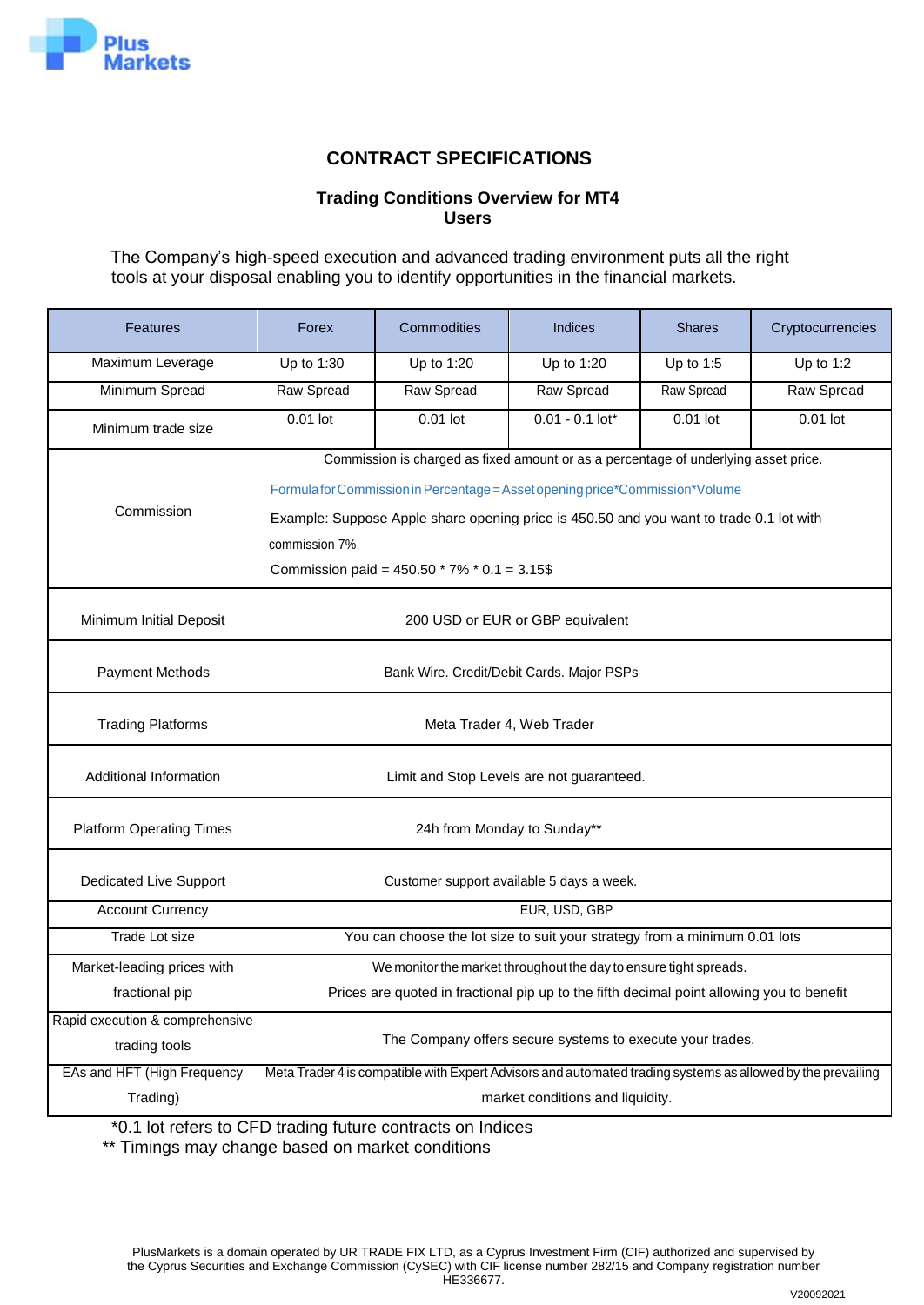

# ONLINE TRADING FOR MT4 USERs

Competitive Pricing and spreads

PlusMarkets is proud to offer competitive spreads on all currency pairs. On the major pairs as the EUR/USD, GBP/USD and USD/JPY, spreads start at 0.1 pips.

Trading Hours: All instruments are available fortrading during the trading hours.

### Order Size:

Minimum order size is 0.01 Lot. The number of contracts depends upon the settings of the underlying asset. Please see the table below for details.

### Order Types

There are 2 major types of orders:

1. Market Order

Market order is a request to buy or sell a security at the current market price. Execution of this order results in opening of a trade position. Securities are bought at ASK price and sold at BID price. Stop Loss and Take Profit orders (described below) can be set for market orders.

### 2. Pending Orders

Pending order is the client's request to buy or sell a security at a pre-defined price in the future. This type of orders is used for opening of a trade position provided the future quotes reach the predefined level. There are four types of pending orders available in the terminal:

- *Buy Limit* buy provided the future "ASK" price is equal to the pre-defined value. The current pricelevel ishigherthanthevalueoftheplacedorder.Ordersofthistypeareusuallyplacedin anticipation of that the security price, having fallen to a certain level, will increase.
- *BuyStop*–buyprovidedthefuture"ASK"priceisequaltothepre-definedvalue.Thecurrent price level is lower than the value of the placed order. Orders of this type are usually placed in anticipationofthatthesecurityprice,havingreachedacertainlevel,willkeeponincreasing.
- *SellLimit*–sellprovidedthefuture"BID"priceisequaltothepre-definedvalue.Thecurrent price level is lower than the value of the placed order. Orders of this type are usually placed in anticipation of that the security price, having increased to a certain level, will fall.
- Sell Stop-sell provided the future "BID" price is equal to the pre-defined value. The current pricelevel ishigherthanthevalueoftheplacedorder.Ordersofthistypeareusuallyplacedin anticipation of that the security price, having reached a certain level, will keep on falling.

Stop Loss and Take Profit can be set on pending order. After a pending order has triggered, its Stop Loss and Take Profit levels will be automatically set to the open position.

3. Stop Loss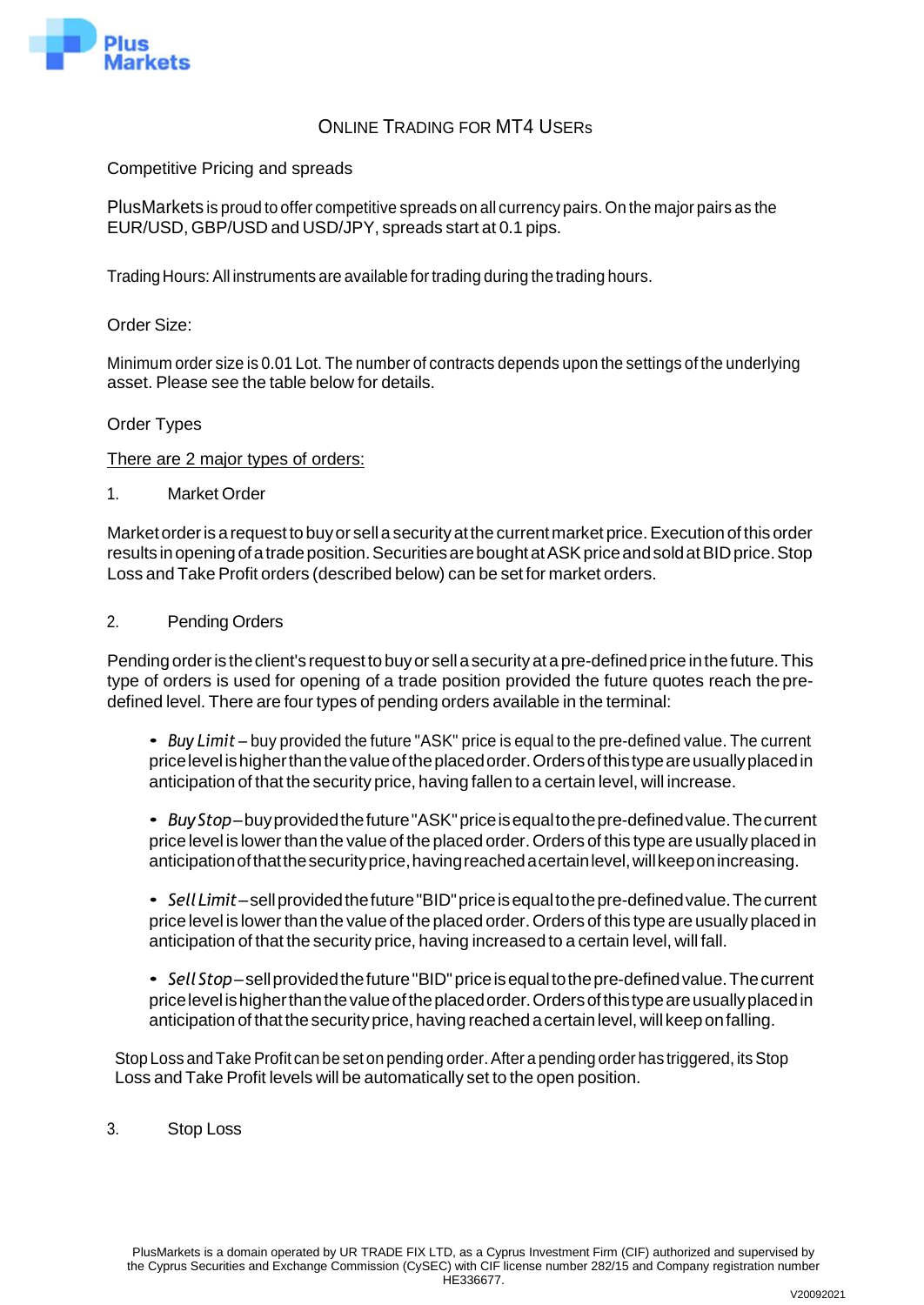

Thisorderisusedforminimizing oflossesifthesecuritypricehasstartedtomoveinanunprofitable direction. If the security price reaches this level, the position will be closed automatically. Such orders are always connected to an open position or a pending order. The brokerage company can place them only together with a market or a pending order. Trading terminal checks long positions with BID price for meeting of Stop loss (stop loss is always set below the current BID price), and it does with ASK price for short positions (stop loss is always set above the current ASK price). To automate Stop Loss order following the price, one can use Trailing Stop.

## 4. Take Profit

Take Profit order is intended for gaining the profit when the security price has reached a certain level. Execution of this order results in closing of the position. It is always connected to an open position or a pending order.Theorder canberequestedonlytogetherwith amarket orapending order.Trading terminal checks long positions with BID price for meeting of this Take Profit (Take Profit is always set above the current BID price), and it does with ASK price for short positions (Take Profit is always set below the current ASK price).

## *Kindly note:*

Stop Loss and Take Profit can only be executed for an open position, and not on pending orders;

• Charts are drawn only for BID prices in the terminal. At that, a part of orders shown in charts is drawn for ASK prices. To enable displaying of the latest bar ASK price, one must flag the "Show Ask line" in the terminal settings.

## Trailing Stop

StopLossisintendedforreducingoflosseswherethesymbolpricemovesinanunprofitabledirection.If the position becomes profitable, Stop Loss can be manually shifted to a break-even level. To automate this process, Trailing Stop was created. This tool is especially useful when price changes strongly in the same direction or when it is impossible to watch the market continuously for some reason.

TrailingStopisalwaysattachedtoanopenpositionandworksinclientterminal,notattheserverlike Stop Loss, for example. To set the trailing stop, one must execute the open position context menu commandofthesamenameinthe"Terminal"window.Thenonemust selectthedesirable valueof distance between the Stop Loss level and the current price in the list opened. Only one trailing stop can be set for each open position.

After the above actions have been performed, at incoming of new quotes, the terminal checks whether the openpositionisprofitable.Assoonasprofitinpointsbecomesequaltoorhigherthanthespecifiedlevel, command to place the Stop Loss order will be given automatically. The order level is set at the specified distance from the current price. Further, if price changes in the more profitable direction, trailing stop will maketheStopLosslevelfollowthepriceautomatically,butifprofitabilityofthepositionfalls,theorderwill not be modified anymore. Thus, the profit of the trade position is fixed automatically.

• Trailing Stop works in the client terminal, not in the server (like Stop Loss or Take Profit). Therefore, it will not work, unlike the above orders, if the terminal is off. In this case, only the Stop Loss level will trigger that has been set by trailing stop.

• Trailing Stop is processed once pertick. If multiple orders with Trailing Stop are open for one symbol, only the trailing stop of the latest open order is processed.

Swap/Rollover: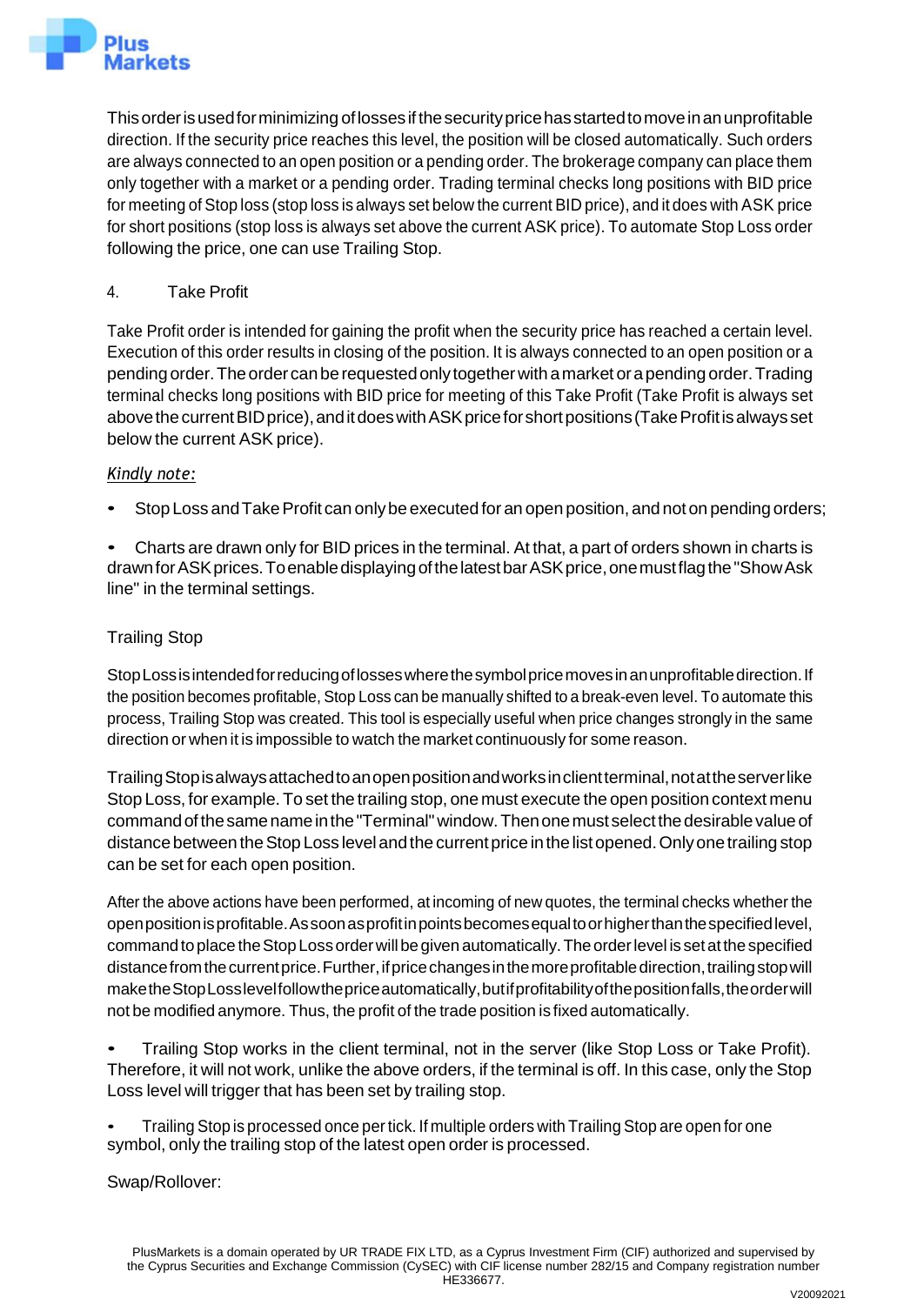

If a trade is kept open overnight, then there is a swap/rollover fee calculated on that position. It is calculated as the overnight interest rate differential between the two currencies on which the position is held, depending on the type of the position (long/short).

It is important to remember that one can gain or lose on swap and as such, one has either positive rollover or negative rollover. There is a possibility that some instruments may have negative rollover valuesonbothsidestherefore,thepositiveandnegativevaluesaredecreasedaccordingly.

In the trading terminal 'swap' is automatically converted into the balance currency. Operation is conducted between 20:30 – 00:00GMT. Triple swap is charged onWednesdays. Swap maybe be charged in points or percentage

Percentage Swap calculation formula:

- Forex Only = (Contract Size\*Lot Size\*Swap rate/100)/360
- All instruments except Forex = (Contract Size\*Lot Size\*Market price\*Swap rate/100)/360

Margin requirement for CFDs depends on the leverage applied to the trading account and can be calculated using the following formula: The default leverage forretail clients is 1:30. Professional clients can request for higher leverage.

### Margin Call:

It occurs when the funds in trading account cannot cover the possible loss from open trades. It happens when equity falls below used margin. Our Margin Call occurs when the margin level of the account is less than or equal to 70%.

### Stop out:

At this point, one or all of the trader's active trades are closed automatically, starting from the least profitable trades, because the accountsmargin levelhas dropped to a pointwhere it canno longer supportlossfromopentrades.OurStopoutoccurswhenthemarginleveloftheaccountislessthan or equal to 50%. Margin level formula: Equity / Margin used\*100

#### Discount Groups:

Company offers reduction on commission and/or Swaps, upon request. Such reduction will expire by default in 14 days from activation, unless and other wise confirmed to client. [Click](https://tradeo.com/about/account-types/) here for further information.

### Swap Discount Groups

| <b>Swap Discount</b> |  |
|----------------------|--|
| 25%                  |  |
| 50%                  |  |
| 75%                  |  |

Note:EverychangeinSwapGroupwillexpirein14CalendarDays Commission DiscountGroups

| <b>Account</b> | <b>Commission Discount net Deposit</b> |        |
|----------------|----------------------------------------|--------|
| <b>Bronze</b>  | 0%                                     | 1,000  |
| Silver         | $0\%$                                  | 2,500  |
| Gold           | 10%                                    | 10,000 |
| Platinum       | 25%                                    | 25,000 |
| Premium        | 50%                                    | 50,000 |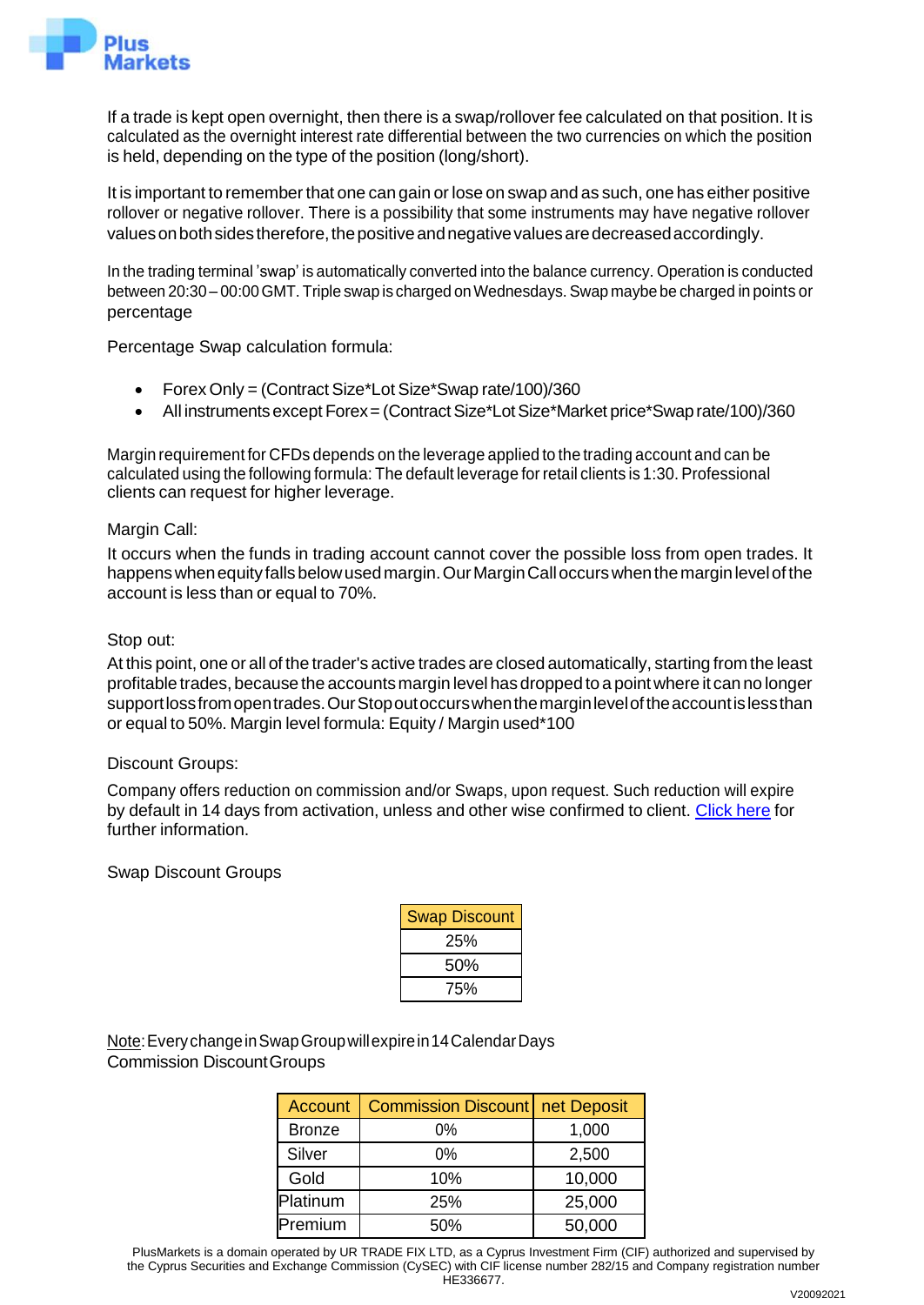

Swap and Commissions Discount Groups

| Swap & Commission Discount | <b>Min Deposit</b> |
|----------------------------|--------------------|
| <b>25%</b>                 | 250,000            |
| 50%                        | 500,000            |
| 75%                        | 1,000,000          |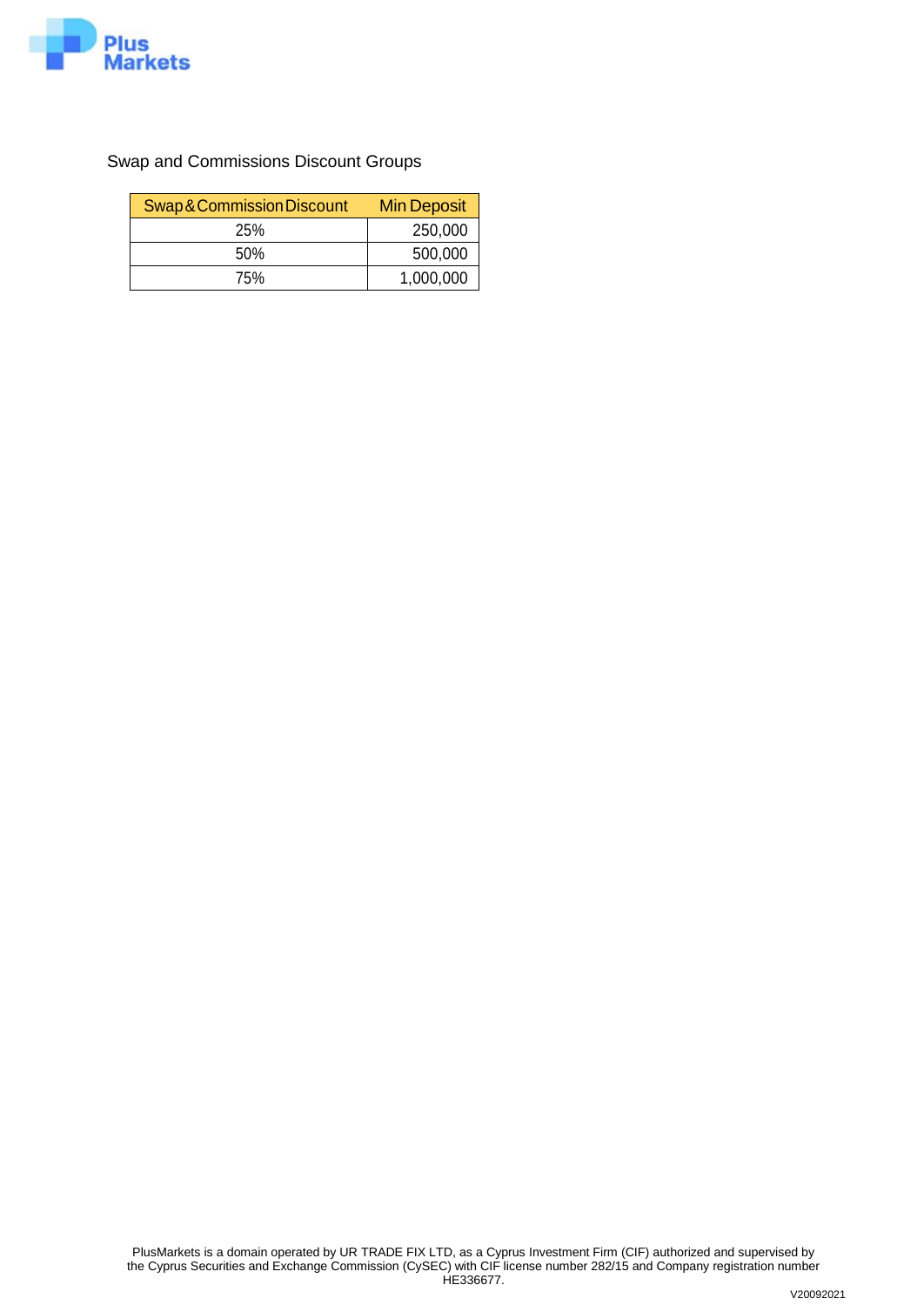

#### *Contract Specifications*

| Symbol        | <b>Description</b>                               | <b>Margin</b><br><b>Currency</b> | <b>Contract size</b> | <b>Swap Type</b> | Swap<br>Long | Swap<br><b>Short</b> | <b>Comm.Standard</b><br>$(Eur/\%)$ | Comm. Classic<br>(Eur/%) | Comm. Gold<br>(Eur/%) | Comm. Platinum<br>(Eur/%) | <b>Comm. Premium</b><br>(Eur/%) |
|---------------|--------------------------------------------------|----------------------------------|----------------------|------------------|--------------|----------------------|------------------------------------|--------------------------|-----------------------|---------------------------|---------------------------------|
| <b>AUDCAD</b> | Australian Dollar vs Canadian Dollar             | <b>AUD</b>                       | 100,000              | percent          | $-5.92$      | $-5.56$              | 25                                 | 25                       | 23                    | 19                        | 13                              |
| <b>AUDCHF</b> | <b>Australian Dollar vs Swiss Franc</b>          | <b>AUD</b>                       | 100,000              | percent          | $-5.92$      | $-10.31$             | 25                                 | 25                       | 23                    | 19                        | 13                              |
| <b>AUDJPY</b> | Australian Dollar vs Japanese Yen                | <b>AUD</b>                       | 100,000              | percent          | $-5.92$      | $-5.56$              | 20                                 | 20                       | 18                    | 15                        | 10                              |
| <b>AUDNZD</b> | Australian Dollar vs New Zealand Dollar          | <b>AUD</b>                       | 100,000              | percent          | $-5.92$      | $-5.56$              | 25                                 | 25                       | 23                    | 19                        | 13                              |
| <b>AUDUSD</b> | <b>Australian Dollar vs US Dollar</b>            | <b>AUD</b>                       | 100,000              | percent          | $-5.92$      | $-5.56$              | 20                                 | 20                       | 18                    | 15                        | 10                              |
| <b>CADCHF</b> | <b>Canadian Dollar vs Swiss Franc</b>            | CAD                              | 100,000              | percent          | $-2.70$      | $-4.92$              | 25                                 | 25                       | 23                    | 19                        | 13                              |
| <b>CADJPY</b> | Canadian Dollar vs Japanese Yen                  | CAD                              | 100,000              | percent          | $-2.70$      | $-4.44$              | 25                                 | 25                       | 23                    | 19                        | 13                              |
| <b>CHFJPY</b> | Swiss Franc vs Japanese Yen                      | CHF                              | 100,000              | percent          | $-4.88$      | $-4.88$              | 20                                 | 20                       | 18                    | 15                        | 10                              |
| <b>EURAUD</b> | <b>Euro vs Australian Dollar</b>                 | <b>EUR</b>                       | 100,000              | percent          | $-6.34$      | $-5.56$              | 25                                 | 25                       | 23                    | 19                        | 13                              |
| <b>EURCAD</b> | <b>Euro vs Canadian Dollar</b>                   | <b>EUR</b>                       | 100,000              | percent          | $-6.51$      | $-2.77$              | 20                                 | 20                       | 18                    | 15                        | 10                              |
| <b>EURCHF</b> | <b>Euro vs Swiss Franc</b>                       | <b>EUR</b>                       | 100,000              | percent          | $-5.38$      | $-5.38$              | 20                                 | 20                       | 18                    | 15                        | 10                              |
| <b>EURGBP</b> | <b>Euro vs Great Britain Pound</b>               | <b>EUR</b>                       | 100,000              | percent          | $-5.10$      | $-4.20$              | 20                                 | 20                       | 18                    | 15                        | 10                              |
| <b>EURJPY</b> | Euro vs Japanese Yen                             | <b>EUR</b>                       | 100,000              | percent          | $-4.65$      | $-4.65$              | 25                                 | 25                       | 23                    | 19                        | 13                              |
| <b>EURNZD</b> | <b>Euro vs New Zealand Dollar</b>                | <b>EUR</b>                       | 100,000              | percent          | $-6.58$      | $-5.56$              | 25                                 | 25                       | 23                    | 19                        | 13                              |
| <b>EURUSD</b> | <b>Euro vs US Dollar</b>                         | <b>EUR</b>                       | 100,000              | percent          | $-7.09$      | $-2.22$              | 20                                 | 20                       | 18                    | 15                        | 10                              |
| <b>GBPAUD</b> | Great Britain Pound vs Australian Dollar         | <b>GBP</b>                       | 100,000              | percent          | $-6.72$      | $-5.56$              | 25                                 | 25                       | 23                    | 19                        | 13                              |
| <b>GBPCAD</b> | <b>Great Britain Pound vs Canadian Dollar</b>    | GBP                              | 100,000              | percent          | $-6.60$      | $-4.08$              | 25                                 | 25                       | 23                    | 19                        | 13                              |
| <b>GBPCHF</b> | <b>Great Britain Pound vs Swiss Franc</b>        | GBP                              | 100,000              | percent          | $-5.70$      | $-6.71$              | 25                                 | 25                       | 23                    | 19                        | 13                              |
| <b>GBPJPY</b> | Great Britain Pound vs Japanese Yen              | GBP                              | 100,000              | percent          | $-4.88$      | $-5.89$              | 20                                 | 20                       | 18                    | 15                        | 10                              |
| <b>GBPNZD</b> | <b>Great Britain Pound vs New Zealand Dollar</b> | <b>GBP</b>                       | 100,000              | percent          | $-7.00$      | $-5.56$              | 25                                 | 25                       | 23                    | 19                        | 13                              |
| <b>GBPUSD</b> | <b>Great Britain Pound vs US Dollar</b>          | GBP                              | 100,000              | percent          | $-7.24$      | $-3.44$              | 20                                 | 20                       | 18                    | 15                        | 10                              |
| <b>NZDCAD</b> | New Zealand Dollar vs Canadian Dollar            | <b>NZD</b>                       | 100,000              | percent          | $-5.92$      | $-5.56$              | 25                                 | 25                       | 23                    | 19                        | 13                              |
| <b>NZDCHF</b> | <b>New Zealand Dollar vs Swiss Franc</b>         | <b>NZD</b>                       | 100,000              | percent          | $-5.92$      | $-5.56$              | 25                                 | 25                       | 23                    | 19                        | 13                              |
| <b>NZDJPY</b> | New Zealand Dollar vs Japanese Yen               | <b>NZD</b>                       | 100,000              | percent          | $-5.92$      | $-5.56$              | 20                                 | 20                       | 18                    | 15                        | 10                              |
| <b>NZDUSD</b> | <b>New Zealand Dollar vs US Dollar</b>           | <b>NZD</b>                       | 100,000              | percent          | $-5.92$      | $-5.56$              | 20                                 | 20                       | 18                    | 15                        | 10                              |
| <b>USDCAD</b> | <b>US Dollar vs Canadian Dollar</b>              | <b>USD</b>                       | 100,000              | percent          | $-3.71$      | $-4.72$              | 20                                 | 20                       | 18                    | 15                        | 10                              |
| <b>USDCHF</b> | <b>US Dollar vs Swiss Franc</b>                  | <b>USD</b>                       | 100,000              | percent          | $-2.71$      | $-7.00$              | 20                                 | 20                       | 18                    | 15                        | 10                              |
| <b>USDJPY</b> | US Dollar vs Japanese Yen                        | <b>USD</b>                       | 100,000              | percent          | $-2.70$      | $-6.36$              | 20                                 | 20                       | 18                    | 15                        | 10                              |
| <b>USDMXN</b> | <b>US Dollar vs Mexican Peso</b>                 | <b>USD</b>                       | 100,000              | percent          | $-100.4$     | $-5.56$              | 100                                | 100                      | 90                    | 75                        | 50                              |
| <b>USDNOK</b> | <b>US Dollar vs Norwegian Krone</b>              | <b>USD</b>                       | 100,000              | percent          | $-5.92$      | $-5.56$              | 100                                | 100                      | 90                    | 75                        | 50                              |
| <b>USDSEK</b> | <b>US Dollar vs Swedish Krona</b>                | <b>USD</b>                       | 100,000              | percent          | $-7.24$      | $-10.21$             | 100                                | 100                      | 90                    | 75                        | 50                              |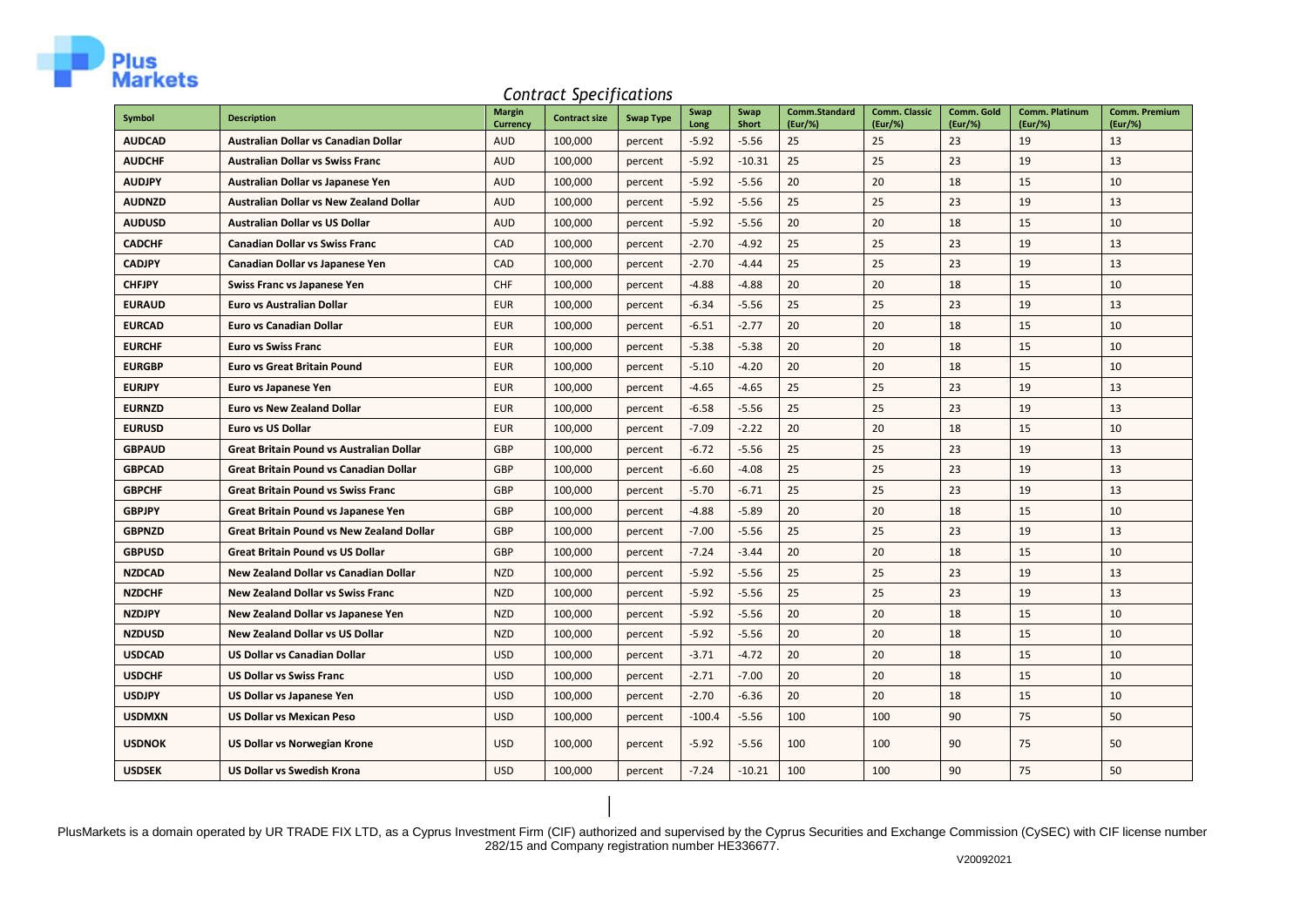

| Symbol             | <b>Description</b>                          | <b>Margin</b><br>Currency | Contract<br>size | <b>Swap Type</b> | Swap<br>Long | Swap<br>Short | <b>Comm.Standard</b><br>(Eur/%) | <b>Comm. Classic</b><br>(Eur/%) | Comm. Gold<br>(Eur/%) | Comm. Platinum<br>(Eur/%) | <b>Comm. Premium</b><br>(Eur/%) |
|--------------------|---------------------------------------------|---------------------------|------------------|------------------|--------------|---------------|---------------------------------|---------------------------------|-----------------------|---------------------------|---------------------------------|
| <b>USDTRY</b>      | <b>US Dollar vs Turkish Lira</b>            | <b>USD</b>                | 100,000          | percent          | $-299.2$     | $-47.70$      | 100                             | 100                             | 90                    | 75                        | 50                              |
| <b>USDZAR</b>      | <b>US Dollar vs South African Rand</b>      | <b>USD</b>                | 100,000          | percent          | $-79.05$     | $-5.56$       | 100                             | 100                             | 90                    | 75                        | 50                              |
| <b>EURHUF</b>      | <b>Euro vs Hungarian Forint</b>             | <b>EUR</b>                | 100,000          | percent          | $-5.92$      | $-5.56$       | 100                             | 100                             | 90                    | 75                        | 50                              |
| <b>EURNOK</b>      | Euro vs Norwegian Krone                     | <b>EUR</b>                | 100,000          | percent          | $-26.28$     | $-5.56$       | 100                             | 100                             | 90                    | 75                        | 50                              |
| <b>EURSEK</b>      | <b>Euro vs Swedish Krona</b>                | <b>EUR</b>                | 100,000          | percent          | $-25.63$     | $-29.05$      | 100                             | 100                             | 90                    | 75                        | 50                              |
| <b>EURTRY</b>      | Euro vs Turkish Lira                        | <b>EUR</b>                | 100,000          | percent          | $-199.9$     | $-99.09$      | 100                             | 100                             | 90                    | 75                        | 50                              |
| <b>USDDKK</b>      | <b>US Dollar vs Danish Krone</b>            | <b>USD</b>                | 100,000          | percent          | $-10.06$     | $-8.39$       | 100                             | 100                             | 90                    | 75                        | 50                              |
| <b>USDHUF</b>      | <b>US Dollar vs Hungarian Forint</b>        | <b>USD</b>                | 100,000          | percent          | $-5.92$      | $-5.83$       | 100                             | 100                             | 90                    | 75                        | 50                              |
| <b>USDSGD</b>      | <b>US Dollar vs Singapore Dollar</b>        | <b>USD</b>                | 100,000          | percent          | $-5.92$      | $-5.56$       | 100                             | 100                             | 90                    | 75                        | 50                              |
| <b>EURDKK</b>      | <b>Euro vs Danish Krone</b>                 | <b>EUR</b>                | 100,000          | percent          | $-10.06$     | $-10.80$      | 100                             | 100                             | 90                    | 75                        | 50                              |
| <b>USDRUB</b>      | <b>US Dollar vs Russian Ruble</b>           | <b>USD</b>                | 100,000          | percent          | $-69.39$     | $-21.51$      | 100                             | 100                             | 90                    | 75                        | 50                              |
| <b>USDPLN</b>      | <b>US Dollar vs Polish Zloty</b>            | <b>USD</b>                | 100,000          | percent          | $-39.15$     | $-16.06$      | 100                             | 100                             | 90                    | 75                        | 50                              |
| <b>USDCNH</b>      | <b>US Dollar vs Chinese Yuan</b>            | <b>USD</b>                | 100,000          | percent          | $-19.00$     | $-10.70$      | 100                             | 100                             | 90                    | 75                        | 50                              |
| <b>GBPDKK</b>      | <b>Great Britain Pound vs Danish Krone</b>  | GBP                       | 100,000          | percent          | $-39.15$     | $-16.06$      | 100                             | 100                             | 90                    | 75                        | 50                              |
| <b>GBPNOK</b>      | Great Britain Pound vs Norwegian Krone      | <b>GBP</b>                | 100,000          | percent          | $-39.15$     | $-16.06$      | 100                             | 100                             | 90                    | 75                        | 50                              |
| <b>GBPPLN</b>      | <b>Great Britain Pound vs Polish Zloty</b>  | <b>GBP</b>                | 100,000          | percent          | $-39.15$     | $-16.06$      | 100                             | 100                             | 90                    | 75                        | 50                              |
| <b>GBPSEK</b>      | <b>Great Britain Pound vs Swedish Krona</b> | GBP                       | 100,000          | percent          | $-39.15$     | $-16.06$      | 100                             | 100                             | 90                    | 75                        | 50                              |
| <b>EURRUB</b>      | <b>Euro vs Russian Ruble</b>                | <b>EUR</b>                | 100,000          | percent          | $-97.88$     | $-6.71$       | 100                             | 100                             | 90                    | 75                        | 50                              |
| <b>EURPLN</b>      | <b>Euro vs Polish Zloty</b>                 | <b>EUR</b>                | 100,000          | percent          | $-39.15$     | $-16.06$      | 100                             | 100                             | 90                    | 75                        | 50                              |
| <b>XAGUSD</b>      | Silver vs. US Dollar                        | <b>USD</b>                | 5,000            | percent          | $-299.22$    | $-47.7$       | 100                             | 100                             | 90                    | 75                        | 50                              |
| <b>XAUUSD</b>      | Gold vs. US Dollar                          | <b>USD</b>                | 100              | percent          | $-15$        | $-15$         | 100                             | 100                             | 90                    | 75                        | 50                              |
| <b>SUGAR-Date</b>  | Sugar #11 (ICE-US)                          | <b>USD</b>                | 10000            | percent          | $-4.46$      | $-4.16$       | 100                             | 100                             | 90                    | 75                        | 50                              |
| <b>COFFEE-Date</b> | Coffee (ICE-US)                             | <b>USD</b>                | 1000             | percent          | $-15$        | $-15$         | 100                             | 100                             | 90                    | 75                        | 50                              |
| <b>COTTON-Date</b> | Cotton #2 (ICE-US)                          | <b>USD</b>                | 10000            | percent          | $-31.93$     | $-17.44$      | 100                             | 100                             | 90                    | 75                        | 50                              |
| <b>ORJUIC-Date</b> | Orange Juice (ICE-US)                       | <b>USD</b>                | 2000             | percent          | $-5.51$      | $-4.16$       | 100                             | 100                             | 90                    | 75                        | 50                              |
| <b>CORN-Date</b>   | Corn (CME)                                  | <b>CNT</b>                | 5000             | percent          | $-13.73$     | $-19.62$      | 100                             | 100                             | 90                    | 75                        | 50                              |
| <b>WHEAT-Date</b>  | Wheat (ICE-GBP)                             | GBP                       | 2000             | percent          | $-15$        | $-15$         | 100                             | 100                             | 90                    | 75                        | 50                              |
| <b>ALUMINUM</b>    | Aluminum (LME)                              | <b>USD</b>                | 25               | percent          | $-24.55$     | $-16.42$      | 30                              | 30                              | 27                    | 23                        | 15                              |
| <b>NICKEL</b>      | Nickel (CME)                                | <b>USD</b>                | 6                | percent          | $-21.53$     | $-11.96$      | 30                              | 30                              | 27                    | 23                        | 15                              |
| COCOA-Date         | Cocoa (ICE-US)                              | <b>USD</b>                | 100              | percent          | $-7.98$      | $-4.43$       | 30                              | 30                              | 27                    | 23                        | 15                              |
| <b>BRENT-Date</b>  | Brent Oil (ICU)                             | <b>USD</b>                | 1000             | percent          | $-35.00$     | $-35.00$      | 30                              | 30                              | 27                    | 23                        | 15                              |
| <b>CRUDE-Date</b>  | Crude Oil (CME)                             | <b>USD</b>                | 1,000            | percent          | $-35.00$     | $-35.00$      | 30                              | 30                              | 27                    | 23                        | 15                              |
| <b>NATGAS-Date</b> | <b>Natural Gas (CME)</b>                    | <b>USD</b>                | 10,000           | percent          | $-89.03$     | $-21.32$      | 30                              | 30                              | 27                    | 23                        | 15                              |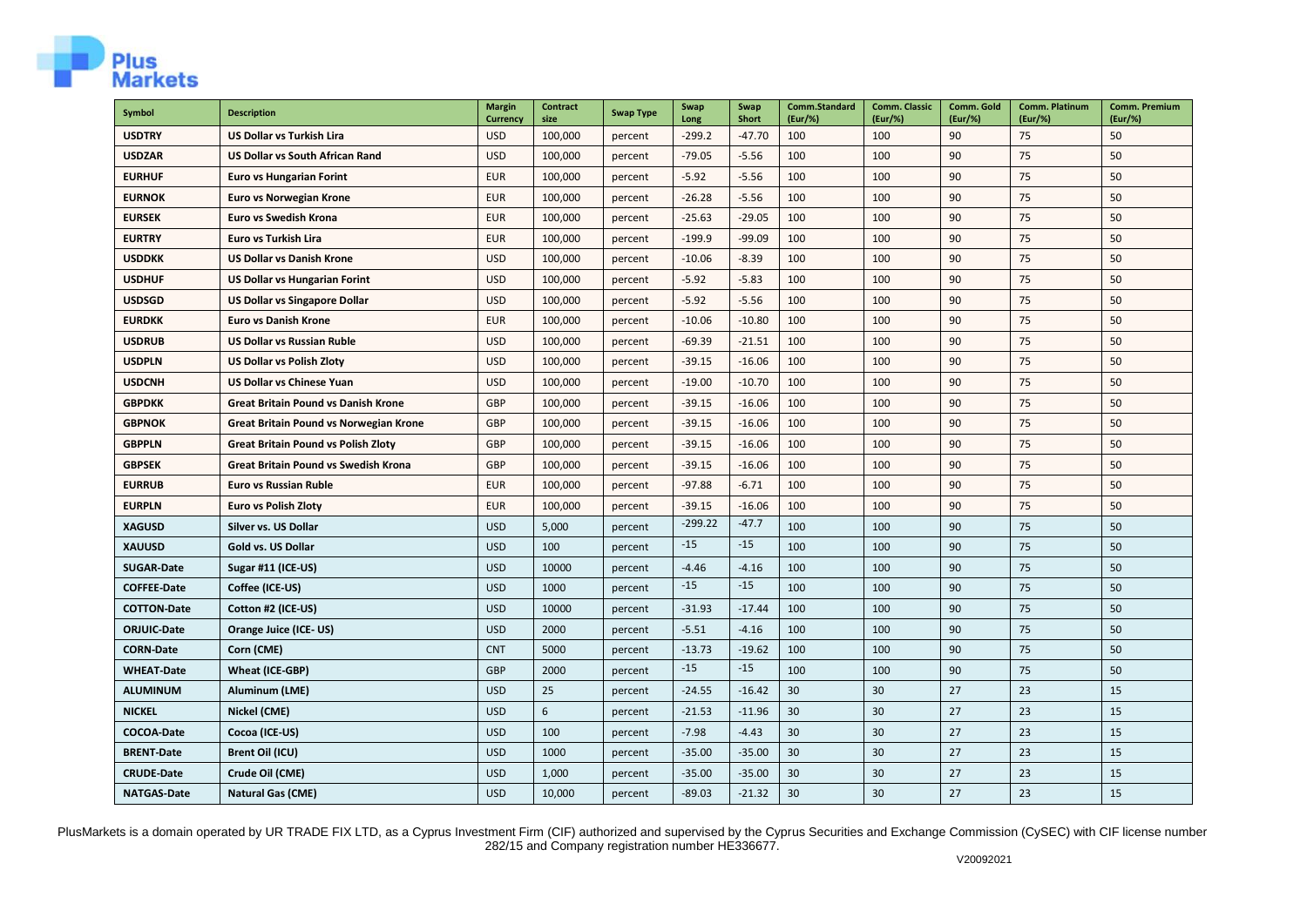

| Symbol             | <b>Description</b>                           | <b>Margin</b><br><b>Currency</b> | <b>Contract size</b> | <b>Swap Type</b> | Swap<br>Long | <b>Swap</b><br><b>Short</b> | Comm.Standard<br>(Eur/%) | <b>Comm. Classic</b><br>(Eur/%) | Comm. Gold<br>(Eur/%) | <b>Comm. Platinum</b><br>(Eur/%) | <b>Comm. Premium</b><br>(Eur/%) |
|--------------------|----------------------------------------------|----------------------------------|----------------------|------------------|--------------|-----------------------------|--------------------------|---------------------------------|-----------------------|----------------------------------|---------------------------------|
| <b>PA-Date</b>     | Palladium (CME)                              | <b>USD</b>                       | 100                  | Percent          | $-15$        | $-15$                       | 100                      | 100                             | 90                    | 75                               | 50                              |
| 3M                 | 3M Company. NYSE (USA)                       | <b>USD</b>                       | 100                  | percent          | $-63.00$     | $-63.00$                    | 30                       | 30                              | 27                    | 23                               | 15                              |
| AIG                | American International Group Inc. NYSE (USA) | <b>USD</b>                       | 100                  | percent          | $-63.00$     | $-63.00$                    | 30                       | 30                              | 27                    | 23                               | 15                              |
| <b>ABBVIE</b>      | AbbVie Inc. NYSE (USA)                       | <b>USD</b>                       | 100                  | points           | $-148.0$     | $-42.00$                    | 30                       | 30                              | 27                    | 23                               | 15                              |
| <b>AHOLD</b>       | <b>Ahold Delhaize</b>                        | <b>EUR</b>                       | 100                  | percent          | $-63.00$     | $-63.00$                    | 30                       | 30                              | 27                    | 23                               | 15                              |
| <b>Alibaba</b>     | Alibaba Group Holding LTD. NYSE (USA)        | <b>USD</b>                       | 100                  | percent          | $-63.00$     | $-63.00$                    | 25%                      | 25%                             | 22.5%                 | 18.75%                           | 12.5%                           |
| <b>ALCOA</b>       | Alcoa Inc. NYSE (USA)                        | <b>USD</b>                       | 100                  | percent          | $-63.00$     | $-63.00$                    | 30                       | 30                              | 27                    | 23                               | 15                              |
| <b>AMAZON</b>      | Amazon Corp. NYSE (USA)                      | <b>USD</b>                       | 100                  | percent          | $-63.00$     | $-63.00$                    | 7%                       | 7%                              | 6.3%                  | 5.25%                            | 3.5%                            |
| <b>AMEX</b>        | American Express Co. NYSE (USA)              | <b>USD</b>                       | 100                  | percent          | $-63.00$     | $-63.00$                    | 30                       | 30                              | 27                    | 23                               | 15                              |
| <b>APPLE</b>       | Apple Inc. NASDAQ (USA)                      | <b>USD</b>                       | 100                  | percent          | $-126$       | $-126$                      | 25%                      | 25%                             | 22.5%                 | 18.75%                           | 12.5%                           |
| AT&T               | AT&T Inc. NYSE (USA)                         | <b>USD</b>                       | 100                  | percent          | $-63.00$     | $-63.00$                    | 30                       | 30                              | 27                    | 23                               | 15                              |
| <b>BAC</b>         | <b>Bank of America Corp. NYSE (USA)</b>      | <b>USD</b>                       | 100                  | percent          | $-63.00$     | $-63.00$                    | 30 <sup>°</sup>          | 30                              | 27                    | 23                               | 15                              |
| <b>BAIDU</b>       | Baidu Inc. NASDAQ (USA)                      | <b>USD</b>                       | 100                  | percent          | $-63.00$     | $-63.00$                    | 30                       | 30                              | 27                    | 23                               | 15                              |
| <b>BARCLAYS</b>    | <b>Barclays US NYSE (USA)</b>                | <b>USD</b>                       | 100                  | percent          | $-63.00$     | $-63.00$                    | 30                       | 30                              | 27                    | 23                               | 15                              |
| <b>BERKHATHWAY</b> | Berkshire Hathaway (B) Inc. NYSE (USA)       | <b>USD</b>                       | 100                  | percent          | $-63.00$     | $-63.00$                    | 30                       | 30                              | 27                    | 23                               | 15                              |
| <b>BEYONDM</b>     | <b>Beyond Meat Inc. (USA)</b>                | <b>USD</b>                       | 100                  | percent          | $-63.00$     | $-63.00$                    | 30                       | 30                              | 27                    | 23                               | 15                              |
| <b>BOEING</b>      | The Boeing Co. NYSE (USA)                    | <b>USD</b>                       | 100                  | percent          | $-63.00$     | $-63.00$                    | 30                       | 30                              | 27                    | 23                               | 15                              |
| <b>BP</b>          | <b>BP Plc. NYSE (USA)</b>                    | <b>USD</b>                       | 100                  | percent          | $-63.00$     | $-63.00$                    | 30                       | 30                              | 27                    | 23                               | 15                              |
| <b>CAT</b>         | Caterpillar Inc. NYSE (USA)                  | <b>USD</b>                       | 100                  | percent          | $-63.00$     | $-63.00$                    | 30                       | 30                              | 27                    | 23                               | 15                              |
| <b>CHEVRON</b>     | <b>Chevron Corporation. NYSE (USA)</b>       | <b>USD</b>                       | 100                  | percent          | $-63.00$     | $-63.00$                    | 30                       | 30                              | 27                    | 23                               | 15                              |
| <b>CISCO</b>       | Cisco Systems Inc. NASDAQ (USA)              | <b>USD</b>                       | 100                  | percent          | $-63.00$     | $-63.00$                    | 30                       | 30                              | 27                    | 23                               | 15                              |
| <b>CITIGROUP</b>   | Citigroup Inc. NYSE (USA)                    | <b>USD</b>                       | 100                  | percent          | $-63.00$     | $-63.00$                    | 30                       | 30                              | 27                    | 23                               | 15                              |
| <b>COCACOLA</b>    | The Coca-Cola Co. NYSE (USA)                 | <b>USD</b>                       | 100                  | percent          | $-63.00$     | $-63.00$                    | 30                       | 30                              | 27                    | 23                               | 15                              |
| <b>DISNEY</b>      | The Walt Disney Company. NYSE (USA)          | <b>USD</b>                       | 100                  | percent          | $-63.00$     | $-63.00$                    | 30 <sup>°</sup>          | 30                              | 27                    | 23                               | 15                              |
| <b>EBAY</b>        | eBay Inc. NASDAQ (USA)                       | <b>USD</b>                       | 100                  | percent          | $-63.00$     | $-63.00$                    | 30                       | 30                              | 27                    | 23                               | 15                              |
| <b>EXXON</b>       | Exxon Mobil Corp. NYSE (USA)                 | <b>USD</b>                       | 100                  | percent          | $-63.00$     | $-63.00$                    | 30                       | 30                              | 27                    | 23                               | 15                              |
| <b>FACEBOOK</b>    | Facebook Inc. Nasdaq (USA)                   | <b>USD</b>                       | 100                  | percent          | $-63.00$     | $-63.00$                    | 25%                      | 25%                             | 22.5%                 | 18.75%                           | 12.5%                           |
| <b>FERRARI</b>     | Ferrari N V. NYSE (USA)                      | <b>USD</b>                       | 100                  | percent          | $-63.00$     | $-63.00$                    | 30                       | 30                              | 27                    | 23                               | 15                              |
| <b>GE</b>          | General Electric Co. NYSE (USA)              | <b>USD</b>                       | 100                  | percent          | $-63.00$     | $-63.00$                    | 30                       | 30                              | 27                    | 23                               | 15                              |
| <b>GM</b>          | <b>General Motors Company. NYSE (USA)</b>    | <b>USD</b>                       | 100                  | percent          | $-63.00$     | $-63.00$                    | 30                       | 30                              | 27                    | 23                               | 15                              |
| <b>GOLDMNSACHS</b> | The Goldman Sachs NYSE (USA)                 | <b>USD</b>                       | 100                  | percent          | $-63.00$     | $-63.00$                    | 30 <sup>°</sup>          | 30                              | 27                    | 23                               | 15                              |
| <b>GOOGLE</b>      | Google Inc. NASDAQ (USA)                     | <b>USD</b>                       | 100                  | percent          | $-63.00$     | $-63.00$                    | 7%                       | 7%                              | 6.3%                  | 5.25%                            | 3.5%                            |
| <b>GOPRO</b>       | GoPro Inc. Nasdag (USA)                      | <b>USD</b>                       | 100                  | percent          | $-63.00$     | $-63.00$                    | 30 <sup>°</sup>          | 30                              | 27                    | 23                               | 15                              |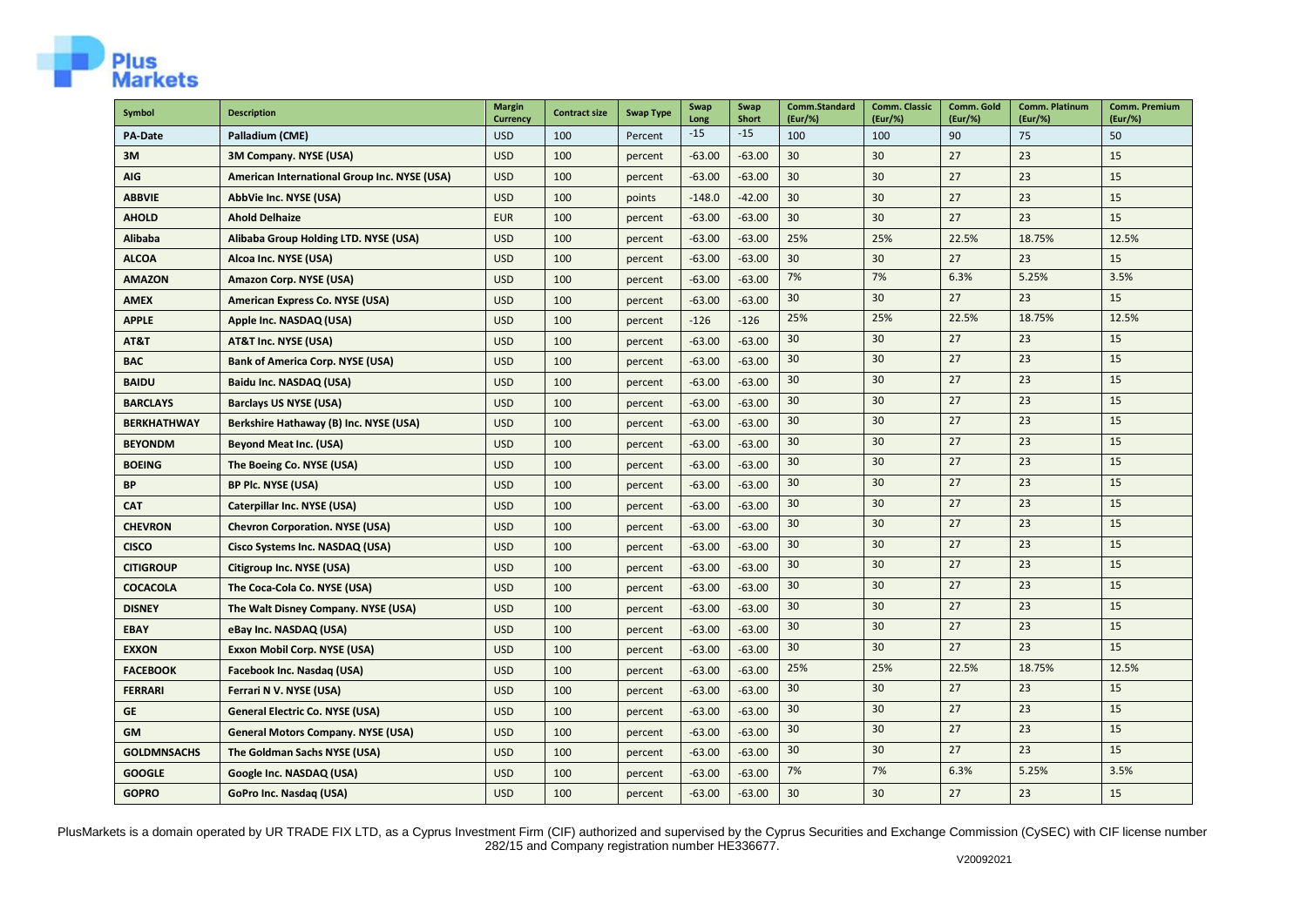

| Symbol             | <b>Description</b>                                      | <b>Margin</b><br><b>Currency</b> | <b>Contract size</b> | <b>Swap Type</b> | Swap<br>Long | Swap<br><b>Short</b> | Comm.Standard<br>(Eur/%) | <b>Comm. Classic</b><br>(Eur/%) | Comm. Gold<br>(Eur/%) | Comm. Platinum<br>(Eur/%) | <b>Comm. Premium</b><br>(Eur/%) |
|--------------------|---------------------------------------------------------|----------------------------------|----------------------|------------------|--------------|----------------------|--------------------------|---------------------------------|-----------------------|---------------------------|---------------------------------|
| GW                 | <b>GW Pharmaceuticals. Nasdag (USA)</b>                 | <b>USD</b>                       | 100                  | points           | $-212$       | $-60.00$             | 30                       | 30                              | 27                    | 23                        | 15                              |
| <b>HP</b>          | Hewlett - Packard Company. NYSE (USA)                   | <b>USD</b>                       | 100                  | percent          | $-63.00$     | $-63.00$             | 30                       | 30                              | 27                    | 23                        | 15                              |
| <b>IBM</b>         | <b>International Business Machines Corp. NYSE (USA)</b> | <b>USD</b>                       | 100                  | percent          | $-63.00$     | $-63.00$             | 30                       | 30                              | 27                    | 23                        | 15                              |
| <b>INTEL</b>       | Intel Corp. NASDAQ (USA)                                | <b>USD</b>                       | 100                  | percent          | $-63.00$     | $-63.00$             | 30                       | 30                              | 27                    | 23                        | 15                              |
| <b>JNJ</b>         | Johnson & Johnson. NYSE (USA)                           | <b>USD</b>                       | 100                  | percent          | $-63.00$     | $-63.00$             | 30                       | 30                              | 27                    | 23                        | 15                              |
| <b>JPMORGAN</b>    | JP Morgan Chase & Co. NYSE (USA)                        | <b>USD</b>                       | 100                  | percent          | $-63.00$     | $-63.00$             | 30                       | 30                              | 27                    | 23                        | 15                              |
| <b>JUMIA</b>       | Jumia Technologies AG (USA)                             | <b>USD</b>                       | 100                  | percent          | $-63.00$     | $-63.00$             | 30                       | 30                              | 27                    | 23                        | 15                              |
| <b>LEVIS</b>       | Levi Strauss Co Class A (USA)                           | <b>USD</b>                       | 100                  | percent          | $-63.00$     | $-63.00$             | 30                       | 30                              | 27                    | 23                        | 15                              |
| <b>LYFT</b>        | LYFT Inc. (USA)                                         | <b>USD</b>                       | 100                  | percent          | $-63.00$     | $-63.00$             | 30                       | 30                              | 27                    | 23                        | 15                              |
| <b>MANCHESTERU</b> | <b>Manchester United Plc NYSE(USA)</b>                  | <b>USD</b>                       | 100                  | percent          | $-212.0$     | $-212.0$             | 30                       | 30                              | 27                    | 23                        | 15                              |
| <b>MCDONALDS</b>   | McDonald's Corp. NYSE (USA)                             | <b>USD</b>                       | 100                  | percent          | $-63.00$     | $-63.00$             | 30                       | 30                              | 27                    | 23                        | 15                              |
| <b>MICROSOFT</b>   | Microsoft Corp. NASDAQ (USA)                            | <b>USD</b>                       | 100                  | percent          | $-63.00$     | $-63.00$             | 25%                      | 25%                             | 22.5%                 | 18.75%                    | 12.5%                           |
| <b>NETFLIX</b>     | Netflix Inc. Nasdaq (USA)                               | <b>USD</b>                       | 100                  | percent          | $-63.00$     | $-63.00$             | 25%                      | 25%                             | 22.5%                 | 18.75%                    | 12.5%                           |
| <b>PFIZER</b>      | Pfizer Inc. NYSE (USA)                                  | <b>USD</b>                       | 100                  | percent          | $-63.00$     | $-63.00$             | 30                       | 30                              | 27                    | 23                        | 15                              |
| <b>SMG</b>         | <b>Scotts Miracle- Gro Company. NYSE (USA)</b>          | <b>USD</b>                       | 100                  | points           | $-112.0$     | $-32.00$             | 30                       | 30                              | 27                    | 23                        | 15                              |
| <b>SONY</b>        | <b>Sony Corporation. NYSE (USA)</b>                     | <b>USD</b>                       | 100                  | percent          | $-63.00$     | $-63.00$             | 30                       | 30                              | 27                    | 23                        | 15                              |
| <b>SPOTIFY</b>     | Spotify Technology SA. NYSE (USA)                       | <b>USD</b>                       | 100                  | percent          | $-63.00$     | $-63.00$             | 30                       | 30                              | 27                    | 23                        | 15                              |
| <b>TESLA</b>       | Tesla Motors Inc. Nasdaq (USA)                          | <b>USD</b>                       | 100                  | percent          | $-126$       | $-126$               | 30                       | 30                              | 27                    | 23                        | 15                              |
| <b>TOYOTA</b>      | Toyota Motor Corp. NYSE (USA)                           | <b>USD</b>                       | 100                  | percent          | $-63.00$     | $-63.00$             | 30                       | 30                              | 27                    | 23                        | 15                              |
| <b>TWITTER</b>     | Twitter Inc. Nasdaq (USA)                               | <b>USD</b>                       | 100                  | percent          | $-63.00$     | $-63.00$             | 30                       | 30                              | 27                    | 23                        | 15                              |
| <b>UBER</b>        | <b>UBER Technologies Inc. NYSE (USA)</b>                | <b>USD</b>                       | 100                  | percent          | $-63.00$     | $-63.00$             | 30                       | 30                              | 27                    | 23                        | 15                              |
| <b>UBS</b>         | <b>UBS AG. NYSE (USA)</b>                               | <b>USD</b>                       | 100                  | percent          | $-63.00$     | $-63.00$             | 30                       | 30                              | 27                    | 23                        | 15                              |
| <b>VIX</b>         | ProShares VIX ST. NYSE (USA)                            | <b>USD</b>                       | 100                  | percent          | $-63.00$     | $-63.00$             | 30                       | 30                              | 27                    | 23                        | 15                              |
| <b>VERIZON</b>     | <b>Verizon NYSE (USA)</b>                               | <b>USD</b>                       | 100                  | percent          | $-63.00$     | $-63.00$             | 30                       | 30                              | 27                    | 23                        | 15                              |
| <b>VISA</b>        | Visa NYSE (USA)                                         | <b>USD</b>                       | 100                  | percent          | $-63.00$     | $-63.00$             | 30                       | 30                              | 27                    | 23                        | 15                              |
| <b>WALMART</b>     | Wal-Mart Stores Inc. NYSE (USA)                         | <b>USD</b>                       | 100                  | percent          | $-63.00$     | $-63.00$             | 30                       | 30                              | 27                    | 23                        | 15                              |
| <b>AIRBUS</b>      | <b>Airbus (Euronext Paris)</b>                          | <b>EUR</b>                       | 100                  | percent          | $-63.00$     | $-63.00$             | 30                       | 30                              | 27                    | 23                        | 15                              |
| <b>ABN</b>         | <b>ABN AMRO (Euronext Amsterdam)</b>                    | <b>EUR</b>                       | 100                  | percent          | $-63.00$     | $-63.00$             | 30                       | 30                              | 27                    | 23                        | 15                              |
| <b>ADIDAS</b>      | <b>Adidas (ETR Xetra)</b>                               | <b>EUR</b>                       | 100                  | percent          | $-63.00$     | $-63.00$             | 30                       | 30                              | 27                    | 23                        | 15                              |
| <b>AKZO</b>        | AkzoNobel (Euronext Amsterdam)                          | <b>EUR</b>                       | 100                  | percent          | $-63.00$     | $-63.00$             | 30                       | 30                              | 27                    | 23                        | 15                              |
| <b>ALLIANZ</b>     | Allianz (ETR Xetra)                                     | <b>EUR</b>                       | 100                  | percent          | $-63.00$     | $-63.00$             | 30                       | 30                              | 27                    | 23                        | 15                              |
| <b>ASML</b>        | <b>ASML Holding (Euronext Amsterdam)</b>                | <b>EUR</b>                       | 100                  | percent          | $-63.00$     | $-63.00$             | 30                       | 30                              | 27                    | 23                        | 15                              |
| <b>ATLASCOPCO</b>  | Atlas Copco (Chi-X Stockholm Stock Exchange)            | <b>SEK</b>                       | 100                  | percent          | $-63.00$     | $-63.00$             | 30                       | 30                              | 27                    | 23                        | 15                              |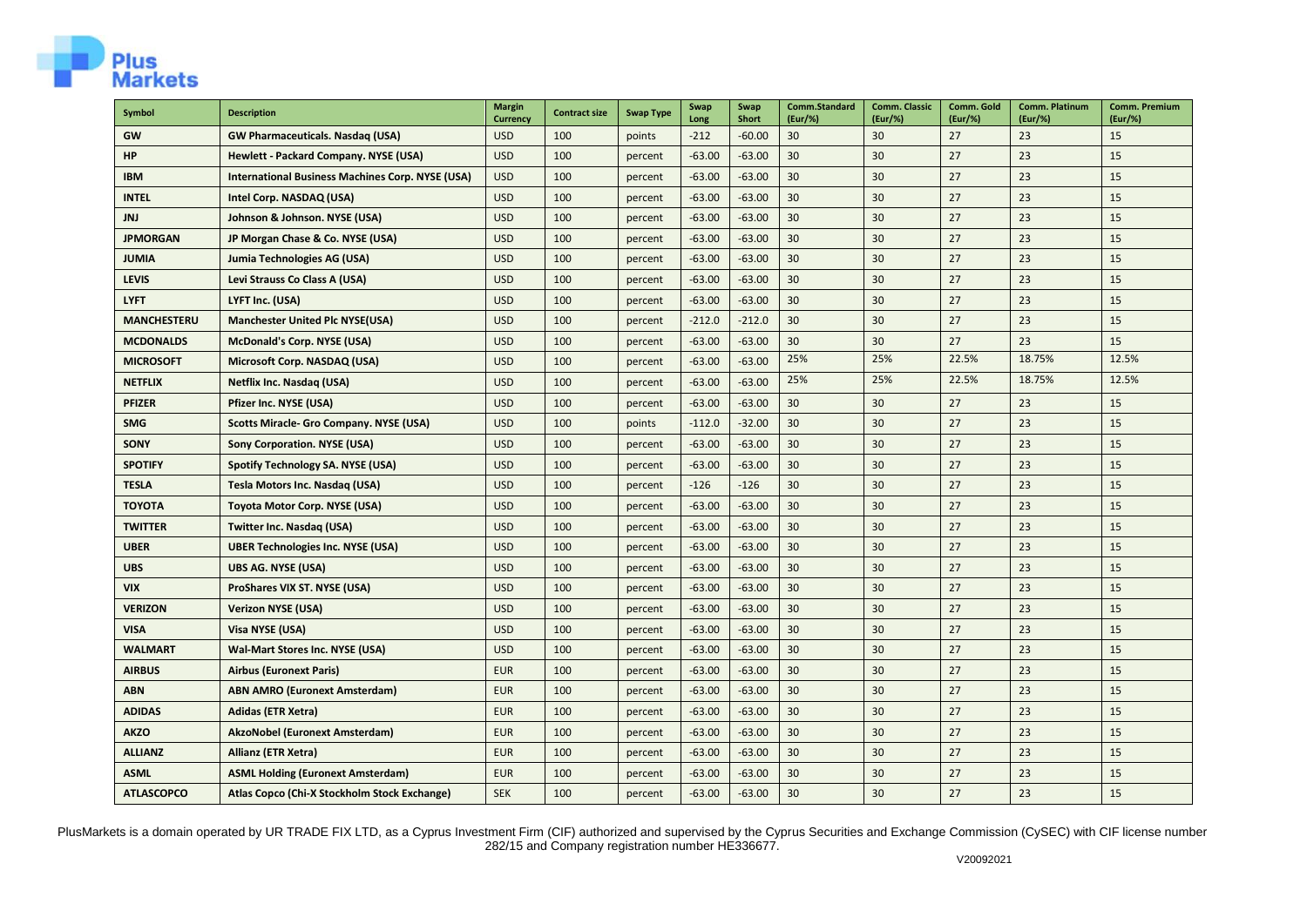

| <b>Symbol</b>      | <b>Description</b>                                       | <b>Margin</b><br><b>Currency</b> | <b>Contract size</b> | <b>Swap Type</b> | Swap<br>Long | Swap<br><b>Short</b> | Comm.Standard<br>(Eur/%) | <b>Comm. Classic</b><br>(Eur/%) | Comm. Gold<br>(Eur/%) | Comm. Platinum<br>(Eur/%) | <b>Comm. Premium</b><br>(Eur/%) |
|--------------------|----------------------------------------------------------|----------------------------------|----------------------|------------------|--------------|----------------------|--------------------------|---------------------------------|-----------------------|---------------------------|---------------------------------|
| <b>BASF</b>        | <b>Basf SE (ETR Xetra)</b>                               | <b>EUR</b>                       | 100                  | percent          | $-63.00$     | $-63.00$             | 30                       | 30                              | 27                    | 23                        | 15                              |
| <b>BAYER</b>       | <b>Bayer (ETR Xetra)</b>                                 | <b>EUR</b>                       | 100                  | percent          | $-63.00$     | $-63.00$             | 30                       | 30                              | 27                    | 23                        | 15                              |
| <b>BMW</b>         | <b>BMW (ETR Xetra)</b>                                   | <b>EUR</b>                       | 100                  | percent          | $-63.00$     | $-63.00$             | 30                       | 30                              | 27                    | 23                        | 15                              |
| <b>COMMERZBANK</b> | <b>Commerzbank (ETR Xetra)</b>                           | <b>EUR</b>                       | 100                  | percent          | $-63.00$     | $-63.00$             | 30                       | 30                              | 27                    | 23                        | 15                              |
| <b>DAIMLER</b>     | Daimler AG (ETR Xetra)                                   | <b>EUR</b>                       | 100                  | percent          | $-63.00$     | $-63.00$             | 30                       | 30                              | 27                    | 23                        | 15                              |
| <b>DEUTSCHBANK</b> | Deutsche Bank AG (ETR Xetra)                             | <b>EUR</b>                       | 100                  | percent          | $-63.00$     | $-63.00$             | 30                       | 30                              | 27                    | 23                        | 15                              |
| <b>DEUTSCHPOST</b> | Deutsche Post AG (ETR Xetra)                             | <b>EUR</b>                       | 100                  | percent          | $-63.00$     | $-63.00$             | 30                       | 30                              | 27                    | 23                        | 15                              |
| <b>DEUTSCHTELE</b> | Deutsche Telekom AG (ETR Xetra)                          | <b>EUR</b>                       | 100                  | percent          | $-63.00$     | $-63.00$             | 30                       | 30                              | 27                    | 23                        | 15                              |
| <b>ELECTROLUX</b>  | Electrolux (Chi-X Stockholm Stock Exchange)              | <b>SEK</b>                       | 100                  | percent          | $-63.00$     | $-63.00$             | 30                       | 30                              | 27                    | 23                        | 15                              |
| <b>ERICSSON</b>    | Ericsson (Chi-X Stockholm Stock Exchange)                | <b>SEK</b>                       | 100                  | percent          | $-63.00$     | $-63.00$             | 30                       | 30                              | 27                    | 23                        | 15                              |
| <b>FIAT</b>        | Fiat Chrysler (Mi- Milan Stock Exchange)                 | <b>EUR</b>                       | 100                  | percent          | $-63.00$     | $-63.00$             | 30                       | 30                              | 27                    | 23                        | 15                              |
| H&M                | H&M Hennes & Mauritz (Chi-X Stockholm Stock<br>Exchange) | <b>SEK</b>                       | 100                  | percent          | $-63.00$     | $-63.00$             | 30                       | 30                              | 27                    | 23                        | 15                              |
| <b>HBOSS</b>       | Hugo Boss (Chi-X Frankfurt Exchange)                     | <b>EUR</b>                       | 100                  | percent          | $-63.00$     | $-63.00$             | 30                       | 30                              | 27                    | 23                        | 15                              |
| <b>HEINEKEN</b>    | Heineken (Euronext Amsterdam)                            | <b>EUR</b>                       | 100                  | percent          | $-63.00$     | $-63.00$             | 30                       | 30                              | 27                    | 23                        | 15                              |
| <b>ING</b>         | <b>ING Groep (Euronext Amsterdam)</b>                    | <b>EUR</b>                       | 100                  | percent          | $-63.00$     | $-63.00$             | 30                       | 30                              | 27                    | 23                        | 15                              |
| <b>JUVENTUS</b>    | Juventus Football (MI-Milan Stock Exchange)              | <b>EUR</b>                       | 100                  | percent          | $-212.0$     | $-212.0$             | 30                       | 30                              | 27                    | 23                        | 15                              |
| <b>LUFTHANSA</b>   | Lufthansa (ETR Xtera)                                    | <b>EUR</b>                       | 100                  | percent          | $-63.00$     | $-63.00$             | 30                       | 30                              | 27                    | 23                        | 15                              |
| <b>LVUITTON</b>    | <b>Louis Vuitton Euronext (Paris)</b>                    | <b>EUR</b>                       | 100                  | percent          | $-63.00$     | $-63.00$             | 30                       | 30                              | 27                    | 23                        | 15                              |
| <b>NOKIA</b>       | Nokia (Helsinki)                                         | <b>EUR</b>                       | 100                  | percent          | $-63.00$     | $-63.00$             | 30                       | 30                              | 27                    | 23                        | 15                              |
| <b>NORDEABANK</b>  | Nordea Bank (Chi-X Stockholm Stock Exchange)             | <b>SEK</b>                       | 100                  | percent          | $-63.00$     | $-63.00$             | 30                       | 30                              | 27                    | 23                        | 15                              |
| <b>KPHILIPS</b>    | Koninklijke Philips NV (Euronext Amsterdam)              | <b>EUR</b>                       | 100                  | percent          | $-63.00$     | $-63.00$             | 30                       | 30                              | 27                    | 23                        | 15                              |
| <b>RDSA</b>        | <b>Royal Dutch Shell (Euronext Amsterdam)</b>            | <b>EUR</b>                       | 100                  | percent          | $-63.00$     | $-63.00$             | 30                       | 30                              | 27                    | 23                        | 15                              |
| <b>SANDVIK</b>     | Sandvik AB (Chi-X Stockholm Stock Exchange)              | <b>SEK</b>                       | 100                  | percent          | $-63.00$     | $-63.00$             | 30                       | 30                              | 27                    | 23                        | 15                              |
| SAP                | <b>SAP (ETR Xtera)</b>                                   | <b>EUR</b>                       | 100                  | percent          | $-63.00$     | $-63.00$             | 30                       | 30                              | 27                    | 23                        | 15                              |
| <b>SEB</b>         | SEB (Chi-X Stockholm Stock Exchange)                     | <b>SEK</b>                       | 100                  | percent          | $-63.00$     | $-63.00$             | 30                       | 30                              | 27                    | 23                        | 15                              |
| <b>SIEMENS</b>     | Siemens (ETR Xtera)                                      | <b>EUR</b>                       | 100                  | percent          | $-63.00$     | $-63.00$             | 30                       | 30                              | 27                    | 23                        | 15                              |
| <b>SWEDBANK</b>    | Swedbank (Chi-X Stockholm Stock Exchange)                | <b>SEK</b>                       | 100                  | percent          | $-63.00$     | $-63.00$             | 30                       | 30                              | 27                    | 23                        | 15                              |
| <b>TOTAL</b>       | <b>Total (Euronext Paris)</b>                            | <b>EUR</b>                       | 100                  | percent          | $-63.00$     | $-63.00$             | 30                       | 30                              | 27                    | 23                        | 15                              |
| <b>TUI</b>         | Yui AG (Chi-X Frankfurt Exchange)                        | <b>EUR</b>                       | 100                  | percent          | $-63.00$     | $-63.00$             | 30                       | 30                              | 27                    | 23                        | 15                              |
| <b>UNICREDIT</b>   | UniCredit SpA (MI- Milan Stock Exchange)                 | <b>EUR</b>                       | 100                  | percent          | $-63.00$     | $-63.00$             | 30                       | 30                              | 27                    | 23                        | 15                              |
| <b>UNILEVER</b>    | Unilever (Euronext Amsterdam)                            | <b>EUR</b>                       | 100                  | percent          | $-63.00$     | $-63.00$             | 30                       | 30                              | 27                    | 23                        | 15                              |
| <b>VOLKSWAGEN</b>  | Volkswagen AG (ETR Xetra)                                | <b>EUR</b>                       | 100                  | percent          | $-63.00$     | $-63.00$             | 30                       | 30                              | 27                    | 23                        | 15                              |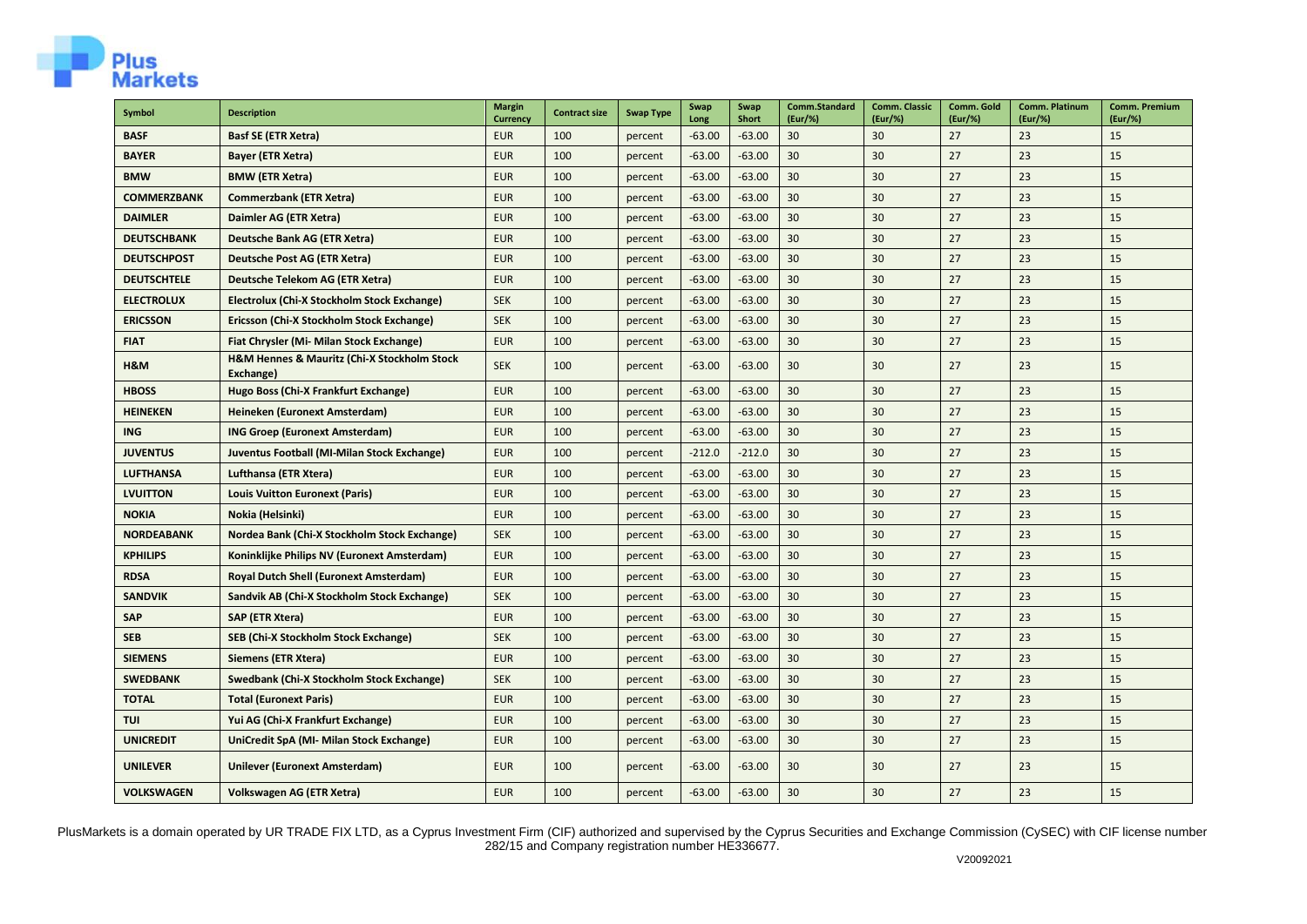

| Symbol          | <b>Description</b>                            | <b>Margin</b><br><b>Currency</b> | <b>Contract size</b> | <b>Swap Type</b> | Swap<br>Long | Swap<br><b>Short</b> | Comm.Standard<br>(Eur/%) | <b>Comm. Classic</b><br>(Eur/%) | Comm. Gold<br>(Eur/%) | Comm. Platinum<br>(Eur/%) | Comm. Premium<br>(Eur/%) |
|-----------------|-----------------------------------------------|----------------------------------|----------------------|------------------|--------------|----------------------|--------------------------|---------------------------------|-----------------------|---------------------------|--------------------------|
| <b>VOLVO</b>    | Volvo B (Chi-X Stockholm Stock Exchange)      | <b>SEK</b>                       | 100                  | percent          | $-63.00$     | $-63.00$             | 30                       | 30                              | 27                    | 23                        | 15                       |
| <b>WIRECARD</b> | Wirecard AG (ETR Xetra) - SUSPENDED           | <b>EUR</b>                       | 100                  | percent          | $-130.00$    | $-130.00$            | 30                       | 30                              | 27                    | 23                        | 15                       |
| <b>SLACK</b>    | <b>Slack Technologies Inc.</b>                | <b>USD</b>                       | 100                  | percent          | $-93.00$     | $-93.00$             | 30                       | 30                              | 27                    | 23                        | 15                       |
| <b>ZOOM</b>     | Zoom Video Communications Inc.                | <b>USD</b>                       | 100                  | percent          | $-93.00$     | $-93.00$             | 30                       | 30                              | 27                    | 23                        | 15                       |
| <b>CARNIVAL</b> | <b>Carnival Corporation (CCL)</b>             | <b>USD</b>                       | 100                  | percent          | $-93.00$     | $-93.00$             | 30                       | 30                              | 27                    | 23                        | 15                       |
| <b>NCLH</b>     | Norwegian Cruise Line Holdings Ltd            | <b>USD</b>                       | 100                  | percent          | $-93.00$     | $-93.00$             | 30                       | 30                              | 27                    | 23                        | 15                       |
| <b>ROYAL</b>    | Royal Caribbean Cruises Ltd (RCL)             | <b>USD</b>                       | 100                  | percent          | $-93.00$     | $-93.00$             | 30                       | 30                              | 27                    | 23                        | 15                       |
| <b>GILEAD</b>   | <b>Gilead Sciences Inc</b>                    | <b>USD</b>                       | 100                  | percent          | $-93.00$     | $-93.00$             | 18                       | 18                              | 16                    | 14                        | 9                        |
| <b>MERCK</b>    | <b>Merck KGaA</b>                             | <b>EUR</b>                       | 100                  | percent          | $-93.00$     | $-93.00$             | 27                       | 27                              | 24                    | 20                        | 14                       |
| <b>AMGEN</b>    | Amgen Inc.                                    | <b>USD</b>                       | 100                  | percent          | $-93.00$     | $-93.00$             | 57                       | 57                              | 51                    | 43                        | 29                       |
| <b>DYNAVAX</b>  | <b>Dynavax Technologies Inc.</b>              | <b>USD</b>                       | 100                  | percent          | $-93.00$     | $-93.00$             | 30                       | 30                              | 27                    | 23                        | 15                       |
| <b>BIOGEN</b>   | Biogen Inc.                                   | <b>USD</b>                       | 100                  | percent          | $-93.00$     | $-93.00$             | 75                       | 75                              | 68                    | 56                        | 38                       |
| <b>MODERNA</b>  | <b>Moderna Inc.</b>                           | <b>USD</b>                       | 100                  | percent          | $-116$       | $-116$               | 30                       | 30                              | 27                    | 23                        | 15                       |
| <b>BIOTEST</b>  | <b>Biotest AG</b>                             | <b>EUR</b>                       | 100                  | percent          | $-93.00$     | $-93.00$             | 30                       | 30                              | 27                    | 23                        | 15                       |
| <b>NIO</b>      | Nio Inc                                       | <b>USD</b>                       | 100                  | percent          | $-116$       | $-116$               | 30                       | 30                              | 27                    | 23                        | 15                       |
| <b>BIONTECH</b> | <b>BionTech</b>                               | <b>USD</b>                       | 100                  | percent          | $-150$       | $-150$               | 30                       | 30                              | 27                    | 23                        | 15                       |
| <b>NOVAVAX</b>  | <b>Novavax</b>                                | <b>USD</b>                       | 100                  | percent          | $-150$       | $-150$               | 30                       | 30                              | 27                    | 23                        | 15                       |
| <b>TILRAY</b>   | <b>Tilray Inc</b>                             | <b>USD</b>                       | 100                  | percent          | $-150$       | $-150$               | 30                       | 30                              | 27                    | 23                        | 15                       |
| <b>VIRGING</b>  | <b>Virgin Galactic Holdings Inc.</b>          | <b>USD</b>                       | 100                  | percent          | $-150$       | $-150$               | 30                       | 30                              | 27                    | 23                        | 15                       |
| <b>ADOBE</b>    | <b>Adobe Inc</b>                              | <b>USD</b>                       | 100                  | percent          | $-63$        | $-63$                | 125                      | 125                             | 113                   | 94                        | 63                       |
| <b>BALLARDS</b> | <b>Ballard Power Systems Inc</b>              | <b>USD</b>                       | 100                  | percent          | $-150$       | $-150$               | 30                       | 30                              | 27                    | 23                        | 15                       |
| <b>PLUG</b>     | <b>Plug Power Inc</b>                         | <b>USD</b>                       | 100                  | percent          | $-150$       | $-150$               | 30                       | 30                              | 27                    | 23                        | 15                       |
| <b>CVAC</b>     | <b>CureVac</b>                                | <b>USD</b>                       | 100                  | percent          | $-150$       | $-150$               | 30                       | 30                              | 27                    | 23                        | 15                       |
| <b>AMD</b>      | <b>Advanced Micro Devices, Inc.</b>           | <b>USD</b>                       | 100                  | percent          | $-63$        | $-63$                | 35                       | 35                              | 32                    | 27                        | 18                       |
| <b>PLTR</b>     | <b>Palantir Technologies Inc</b>              | <b>USD</b>                       | 100                  | percent          | $-63$        | $-63$                | 35                       | 35                              | 32                    | 27                        | 18                       |
| <b>NVDA</b>     | <b>NVIDIA Corporation</b>                     | <b>USD</b>                       | 100                  | percent          | $-63$        | $-63$                | 35                       | 35                              | 32                    | 27                        | 18                       |
| <b>DXCM</b>     | DexCom, Inc.                                  | <b>USD</b>                       | 100                  | percent          | $-63$        | $-63$                | 35                       | 35                              | 32                    | 27                        | 18                       |
| <b>PTON</b>     | <b>Peloton Interactive Inc.</b>               | <b>USD</b>                       | 100                  | percent          | $-63$        | $-63$                | 35                       | 35                              | 32                    | 27                        | 18                       |
| <b>FTNT</b>     | <b>Fortinet Inc</b>                           | <b>USD</b>                       | 100                  | percent          | $-63$        | $-63$                | 35                       | 35                              | 32                    | 27                        | 18                       |
| DUG.US          | <b>ProShares UltraShort Oil &amp; Gas ETF</b> | <b>USD</b>                       | 100                  | percent          | $-30$        | $-30$                | 30                       | 30                              | 27                    | 23                        | 15                       |
| <b>FNGU.US</b>  | MicroSectors FANG+ Index 3X Leveraged ETF     | <b>USD</b>                       | 100                  | percent          | $-30$        | $-30$                | 30                       | 30                              | 27                    | 23                        | 15                       |
| PSQ.US          | <b>ProShares Short QQQ ETF</b>                | <b>USD</b>                       | 100                  | percent          | $-30$        | $-30$                | 30                       | 30                              | 27                    | 23                        | 15                       |
| QLD.US          | <b>ProShares Ultra QQQ ETF</b>                | <b>USD</b>                       | 100                  | percent          | $-30$        | $-30$                | 30                       | 30 <sup>2</sup>                 | 27                    | 23                        | 15                       |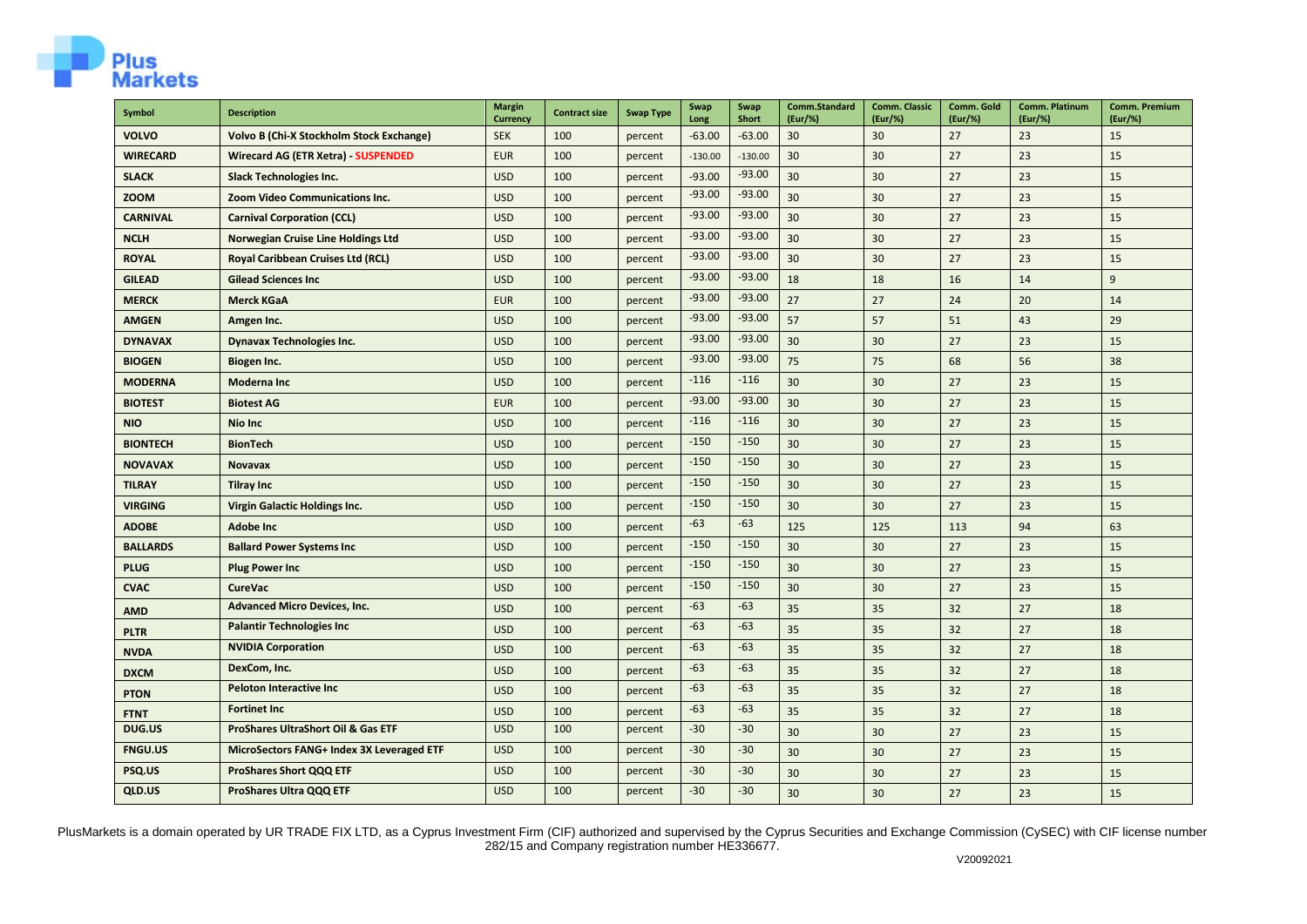

| Symbol          | <b>Description</b>                                    | <b>Margin</b><br><b>Currency</b> | <b>Contract size</b> | <b>Swap Type</b> | Swap<br>Long | Swap<br><b>Short</b> | Comm.Standard<br>(Eur/%) | <b>Comm. Classic</b><br>(Eur/%) | Comm. Gold<br>(Eur/%) | <b>Comm. Platinum</b><br>(Eur/%) | <b>Comm. Premium</b><br>(Eur/%) |
|-----------------|-------------------------------------------------------|----------------------------------|----------------------|------------------|--------------|----------------------|--------------------------|---------------------------------|-----------------------|----------------------------------|---------------------------------|
| SDOW.US         | ProShares UltraPro Short Dow30 ETF                    | <b>USD</b>                       | 100                  | percent          | $-30$        | $-30$                | 30                       | 30                              | 27                    | 23                               | 15                              |
| SDS.US          | <b>ProShares UltraShort S&amp;P500 ETF</b>            | <b>USD</b>                       | 100                  | percent          | $-30$        | $-30$                | 30 <sup>2</sup>          | 30                              | 27                    | 23                               | 15                              |
| SH.US           | <b>ProShares Short S&amp;P500 ETF</b>                 | <b>USD</b>                       | 100                  | percent          | $-30$        | $-30$                | 30                       | 30                              | 27                    | 23                               | 15                              |
| SLV.US          | <b>iShares Silver Trust ETF</b>                       | <b>USD</b>                       | 100                  | percent          | $-30$        | $-30$                | 30                       | 30                              | 27                    | 23                               | 15                              |
| SPXL.US         | Direxion Daily S&P 500 Bull 3X Shares ETF             | <b>USD</b>                       | 100                  | percent          | $-30$        | $-30$                | 30                       | 30                              | 27                    | 23                               | 15                              |
| SPXS.US         | Direxion Daily S&P 500 Bear 3X ETF                    | <b>USD</b>                       | 100                  | percent          | $-30$        | $-30$                | 30                       | 30                              | 27                    | 23                               | 15                              |
| SSO.US          | <b>ProShares Ultra S&amp;P500 ETF</b>                 | <b>USD</b>                       | 100                  | percent          | $-30$        | $-30$                | 30                       | 30                              | 27                    | 23                               | 15                              |
| SVXY.US         | <b>ProShares Short VIX Short-Term Futures ETF</b>     | <b>USD</b>                       | 100                  | percent          | $-30$        | $-30$                | 30                       | 30                              | 27                    | 23                               | 15                              |
| THCX.US         | <b>The Cannabis ETF</b>                               | <b>USD</b>                       | 100                  | percent          | $-30$        | $-30$                | 30                       | 30                              | 27                    | 23                               | 15                              |
| TMF.US          | Direxion Daily 20+ Year Treasury Bull 3X Shares ETF   | <b>USD</b>                       | 100                  | percent          | $-30$        | $-30$                | 30                       | 30                              | 27                    | 23                               | 15                              |
| TMV.US          | Direxion Daily 20+ Year Treasury Bear 3x Shares ETF   | <b>USD</b>                       | 100                  | percent          | $-30$        | $-30$                | 30                       | 30                              | 27                    | 23                               | 15                              |
| TQQQ.US         | <b>ProShares UltraPro QQQ ETF</b>                     | <b>USD</b>                       | 100                  | percent          | $-30$        | $-30$                | 30                       | 30                              | 27                    | 23                               | 15                              |
| UYG.US          | <b>ProShares Ultra Financials ETF</b>                 | <b>USD</b>                       | 100                  | percent          | $-30$        | $-30$                | 30                       | 30                              | 27                    | 23                               | 15                              |
| VGK.US          | Vanguard European Stock Index Fund ETF                | <b>USD</b>                       | 100                  | percent          | $-30$        | $-30$                | 30                       | 30                              | 27                    | 23                               | 15                              |
| VIXY.US         | <b>ProShares VIX Short-Term Futures ETF</b>           | <b>USD</b>                       | 100                  | percent          | $-30$        | $-30$                | 30                       | 30 <sup>2</sup>                 | 27                    | 23                               | 15                              |
| VTI.US          | <b>Vanguard Total Stock Market Index ETF</b>          | <b>USD</b>                       | 100                  | percent          | $-30$        | $-30$                | 30                       | 30                              | 27                    | 23                               | 15                              |
| VWO.US          | <b>Vanguard Emerging Markets Stock Index Fund ETF</b> | <b>USD</b>                       | 100                  | percent          | $-30$        | $-30$                | 30                       | 30                              | 27                    | 23                               | 15                              |
| XBI.US          | <b>Spdr S&amp;P Biotech ETF</b>                       | <b>USD</b>                       | 100                  | percent          | $-30$        | $-30$                | 30                       | 30                              | 27                    | 23                               | 15                              |
| XES.US          | SPDR S&P Oil & Gas Equipment & Services ETF           | <b>USD</b>                       | 100                  | percent          | $-30$        | $-30$                | 30                       | 30                              | 27                    | 23                               | 15                              |
| XME.US          | <b>SPDR S&amp;P Metals &amp; Mining ETF</b>           | <b>USD</b>                       | 100                  | percent          | $-30$        | $-30$                | 30                       | 30                              | 27                    | 23                               | 15                              |
| XOP.US          | Spdr S&P Oil & Gas Exploration & Production ETF       | <b>USD</b>                       | 100                  | percent          | $-30$        | $-30$                | 30                       | 30                              | 27                    | 23                               | 15                              |
| YOLO.US         | <b>AdvisorShares Pure Cannabis ETF</b>                | <b>USD</b>                       | 100                  | percent          | $-30$        | $-30$                | 30                       | 30                              | 27                    | 23                               | 15                              |
| ZSL.US          | <b>ProShares UltraShort Silver ETF</b>                | <b>USD</b>                       | 100                  | percent          | $-30$        | $-30$                | 30                       | 30                              | 27                    | 23                               | 15                              |
| <b>DSB.FRA</b>  | <b>LYXOR ETF Daily X2 Short Bund</b>                  | <b>EUR</b>                       | 100                  | percent          | $-30$        | $-30$                | 30                       | 30                              | 27                    | 23                               | 15                              |
| <b>MSTR</b>     | <b>MicroStrategy Incorporated</b>                     | <b>USD</b>                       | 100                  | percent          | $-63$        | $-63$                | 35                       | 35                              | 32                    | 27                               | 18                              |
| <b>PYPL</b>     | <b>Paypal Holdings Inc.</b>                           | <b>USD</b>                       | 100                  | percent          | $-63$        | $-63$                | 35                       | 35                              | 32                    | 27                               | 18                              |
| AEX25-Date      | <b>Netherland 25 Index Future (EEB)</b>               | <b>EUR</b>                       | 2000                 | percent          | $-15$        | $-15$                | 3.75%                    | 3.75%                           | 3.38%                 | 3%                               | 1.88%                           |
| <b>ASX-Date</b> | Australia 200 Index Future (EEB)                      | <b>AUD</b>                       | 100                  | percent          | $-15$        | $-15$                | 3.75%                    | 3.75%                           | 3.38%                 | 3%                               | 1.88%                           |
| CAC40-Date      | France 40 Index Future (EEB)                          | <b>EUR</b>                       | 100                  | percent          | $-19.79$     | $-19.79$             | 3.75%                    | 3.75%                           | 3.38%                 | 3%                               | 1.88%                           |
| DAX40-Date      | German 40 Index Future (DBGI)                         | <b>EUR</b>                       | 100                  | percent          | $-15$        | $-15$                | 3.75%                    | 3.75%                           | 3.38%                 | 3%                               | 1.88%                           |
| DJ30-Date       | E-mini Dow Jones Index Future (CME)                   | <b>USD</b>                       | 100                  | percent          | $-15$        | $-15$                | 2%                       | 2%                              | 1.8%                  | 1.6%                             | 1%                              |
| EUR50-Date      | <b>EU Stock 50 Index Future (EEB)</b>                 | <b>EUR</b>                       | 100                  | percent          | $-19.79$     | $-19.79$             | 7.5%                     | 7.5%                            | 6.75%                 | 6%                               | 3.75%                           |
| FTS100-Date     | UK 100 Index Future (EEB)                             | GBP                              | 100                  | percent          | $-15$        | $-15$                | 3.75%                    | 3.75%                           | 3.38%                 | 3%                               | 1.88%                           |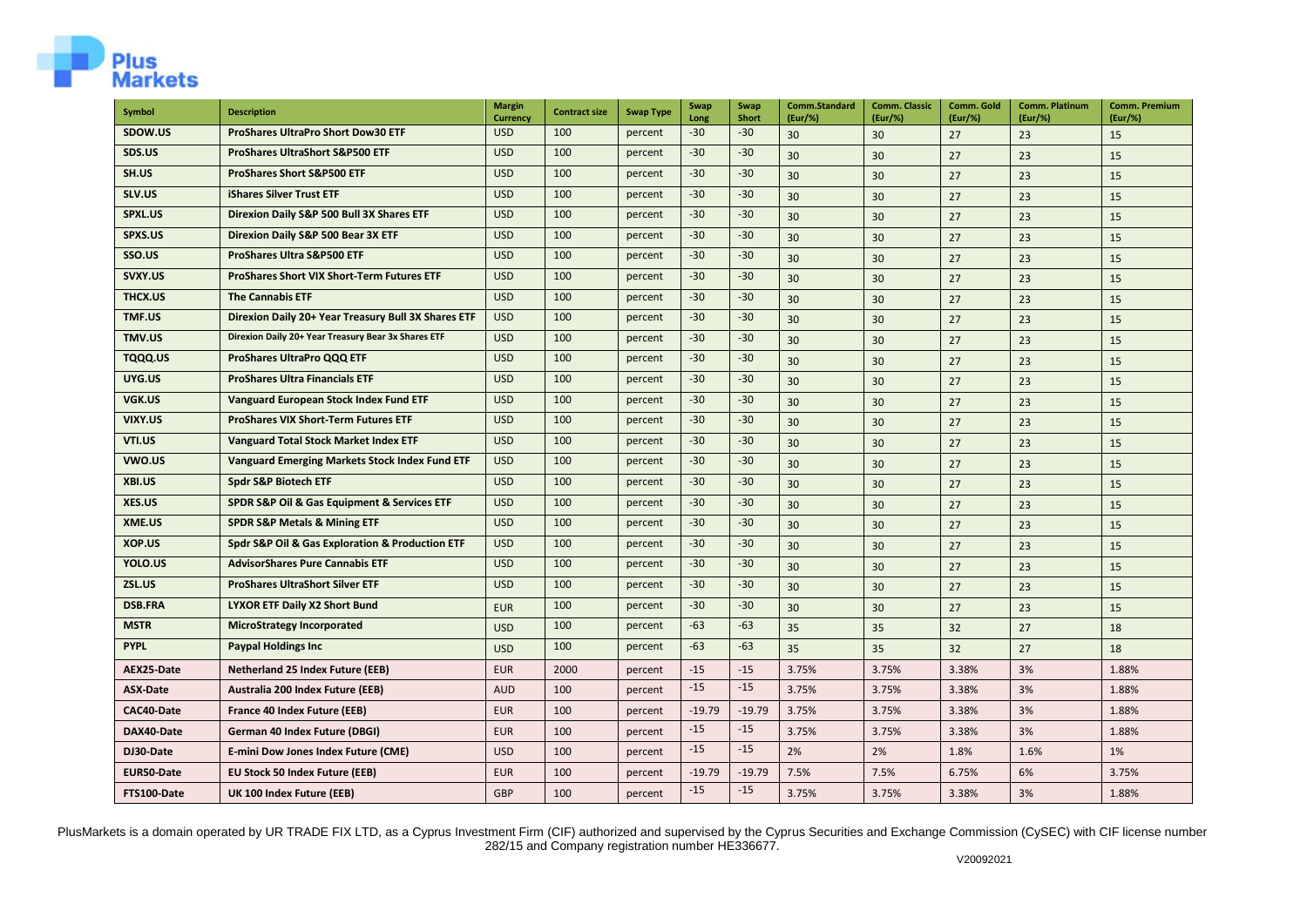

| Symbol             | <b>Description</b>                       | <b>Margin</b><br><b>Currency</b> | <b>Contract size</b> | <b>Swap Type</b> | Swap<br>Long | Swap<br><b>Short</b> | Comm.Standard<br>(Eur/%) | <b>Comm. Classic</b><br>(Eur/%) | Comm. Gold<br>(Eur/%) | <b>Comm. Platinum</b><br>(Eur/%) | <b>Comm. Premium</b><br>(Eur/%) |
|--------------------|------------------------------------------|----------------------------------|----------------------|------------------|--------------|----------------------|--------------------------|---------------------------------|-----------------------|----------------------------------|---------------------------------|
| <b>IBEX35-Date</b> | Spain 35 Index Future (EEB)              | <b>EUR</b>                       | 100                  | percent          | $-4.47$      | $-4.27$              | 3.75%                    | 3.75%                           | 3.38%                 | 3%                               | 1.88%                           |
| IT40-Date          | Italy 40 Index Future (EEB)              | <b>EUR</b>                       | 100                  | percent          | $-15$        | $-15$                | 2%                       | 2%                              | 1.8%                  | 1.6%                             | 1%                              |
| NASDAQ-Date        | E-mini Nasdag100 Index Future (CME)      | <b>USD</b>                       | 100                  | percent          | $-15$        | $-15$                | 3.75%                    | 3.75%                           | 3.38%                 | 3%                               | 1.88%                           |
| Nikkei-Date        | Japan 225 Index Future (NKY)             | <b>JPY</b>                       | 100                  | percent          | $-15$        | $-15$                | 2%                       | 2%                              | 1.8%                  | 1.6%                             | 1%                              |
| S&P500-Date        | E-mini S&P500 Index Future (CME)         | <b>USD</b>                       | 100                  | percent          | $-15$        | $-15$                | 7.5%                     | 7.5%                            | 6.75%                 | 6%                               | 3.75%                           |
| HK50-DATE          | Hang Seng (HK50) Index                   | <b>HKD</b>                       | 100                  | Percent          | $-15$        | $-15$                | 0.04%                    | 0.04%                           | 0.036%                | 0.03%                            | 0.02%                           |
| SMI20-Date         | <b>Switzerland 20 Index Future (EEB)</b> | CHF                              | 100                  | percent          | $-15$        | $-15$                | 3.75%                    | 3.75%                           | 3.38%                 | 3%                               | 1.88%                           |
| <b>BTCUSD</b>      | <b>Bitcoin vs USD</b>                    | USD                              |                      | percent          | $-625$       | 500.00               | 4.7%                     | 4.7%                            | 4.3%                  | 3.5%                             | 3%                              |
| <b>ETHUSD</b>      | <b>Etherium vs USD</b>                   | <b>USD</b>                       |                      | percent          | $-625$       | 500.00               | 4.7%                     | 4.7%                            | 4.3%                  | 3.5%                             | 3%                              |
| <b>LTCUSD</b>      | <b>Litecoin vs USD</b>                   | <b>USD</b>                       |                      | percent          | $-625$       | 500.00               | 4.7%                     | 4.7%                            | 4.3%                  | 3.5%                             | 3%                              |
| <b>XRPUSD</b>      | <b>Ripple vs USD</b>                     | <b>USD</b>                       | 1000                 | percent          | $-625$       | 500.00               | 4.7%                     | 4.7%                            | 4.3%                  | 3.5%                             | 3%                              |
| <b>XMRUSD</b>      | <b>Monero vs USD</b>                     | USD                              |                      | percent          | $-625$       | 500.00               | 4.7%                     | 4.7%                            | 4.3%                  | 3.5%                             | 3%                              |
| <b>BCHUSD</b>      | <b>BitcoinCash vs USD</b>                | USD                              |                      | percent          | $-625$       | 500.00               | 4.7%                     | 4.7%                            | 4.3%                  | 3.5%                             | 3%                              |